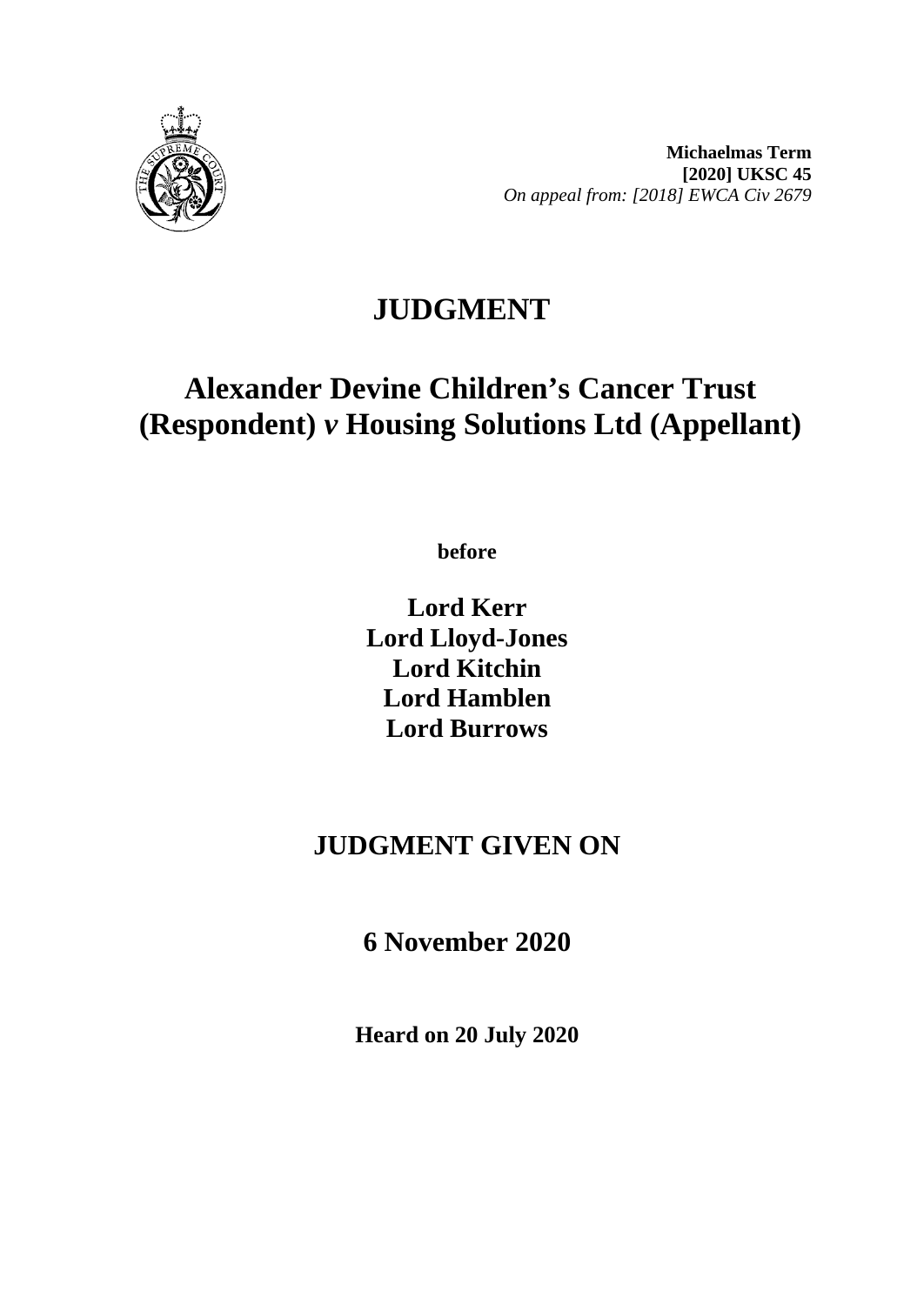Martin Hutchings QC and the Stephen Jourdan QC James McCreath Emily Windsor (Instructed by DAC Beachcroft LLP (Bristol ) )

*Appellant Respondent* (Instructed by Russell - Cooke LLP (Putney) )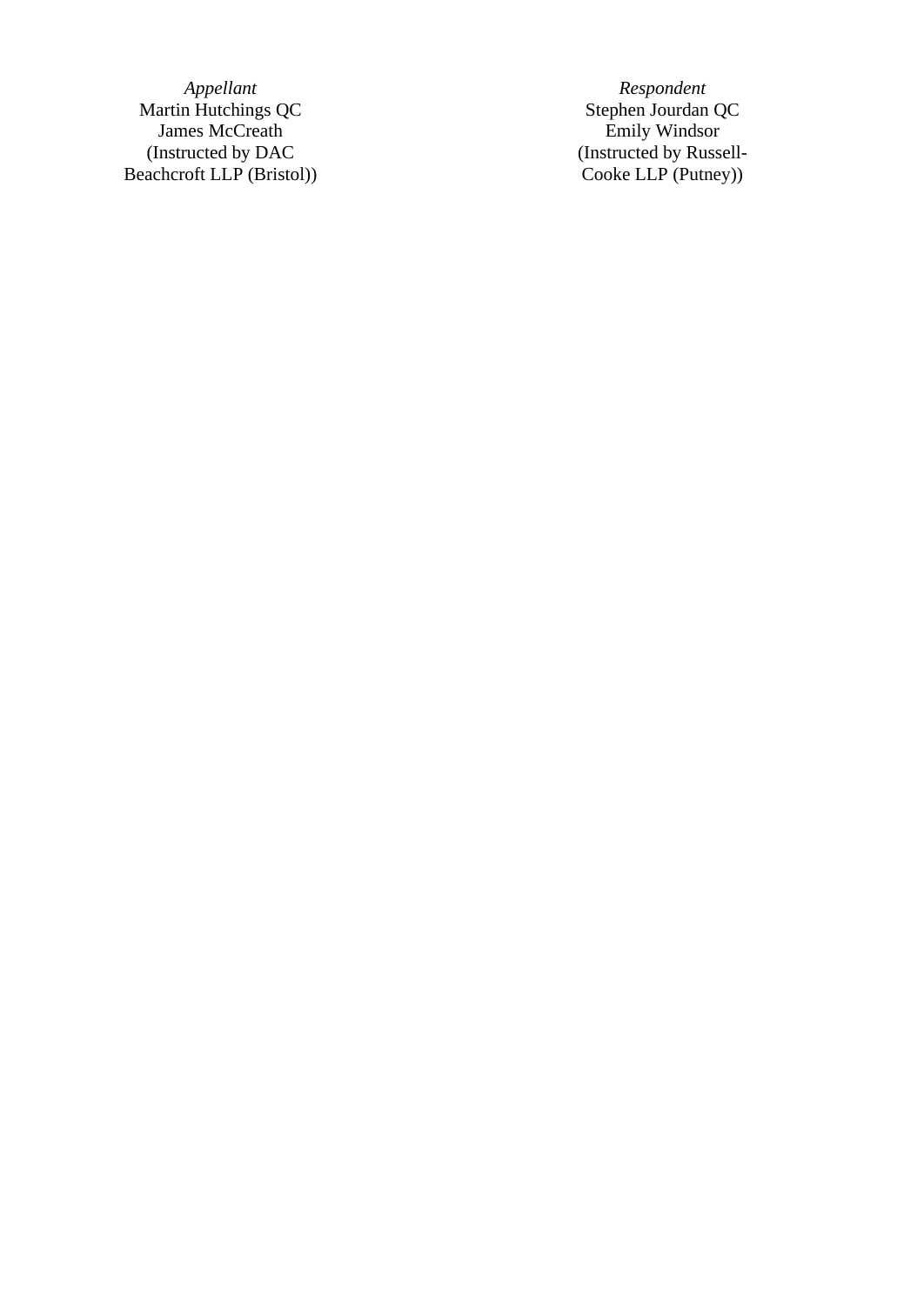### **LORD BURROWS: (with whom Lord Kerr, Lord Lloyd-Jones, Lord Kitchin and Lord Hamblen agree)**

#### **1. Introduction**

1. This is the first time the highest court (whether the House of Lords or Supreme Court) has been required to decide an appeal on section 84 of the Law of Property Act 1925. That section confers on the Upper Tribunal a power, in specified circumstances, to discharge or modify restrictive covenants affecting land.

2. In this case the party entitled to the benefit of a restrictive covenant, preventing development of an area of open land, is the Alexander Devine Children's Cancer Trust ("the Trust"). The party seeking the discharge or modification of the restrictive covenant under section 84 of the 1925 Act is now Housing Solutions Ltd ("Housing Solutions") which is a property company concerned with the provision of affordable housing. Housing Solutions acquired the land encumbered by the restrictive covenant (which I shall refer to as "the application land") from a property developer, Millgate Developments Ltd ("Millgate"). It was Millgate which made the application to the Upper Tribunal under section 84. Housing Solutions was named as having an interest in the application land as prospective purchaser.

3. The underlying dilemma posed by this case is clear. On the one hand, there is a charitable children's cancer trust that seeks to maintain the benefit of a restrictive covenant, to which it is entitled, so that terminally ill children in a hospice built on the Trust's land can fully enjoy, in privacy, the use of the grounds. On the other hand, there is a company that is seeking to ensure that 13 units of affordable housing, built in breach of the restrictive covenant on the application land adjoining the Trust's land, do not go to waste.

4. Millgate's application succeeded before the Upper Tribunal (Lands Chamber) (Martin Rodger QC and Paul Francis FRICS): [2016] UKUT 515 (LC). The Upper Tribunal decided that the restrictive covenant should be modified to allow the occupation and use of the application land for the 13 housing units built on it provided that Millgate paid £150,000 as compensation to the Trust. That decision was overturned by the Court of Appeal ([2018] EWCA Civ 2679; [2019] 1 WLR 2729) with the leading judgment being given by Sales LJ with whom Underhill and Moylan LJJ agreed. The basis of the Court of Appeal's decision was that the Upper Tribunal had made various errors of law; and, exercising its powers to re-make the decision, the Court of Appeal refused the application. Housing Solutions now appeals to this court against that decision. It is our essential task to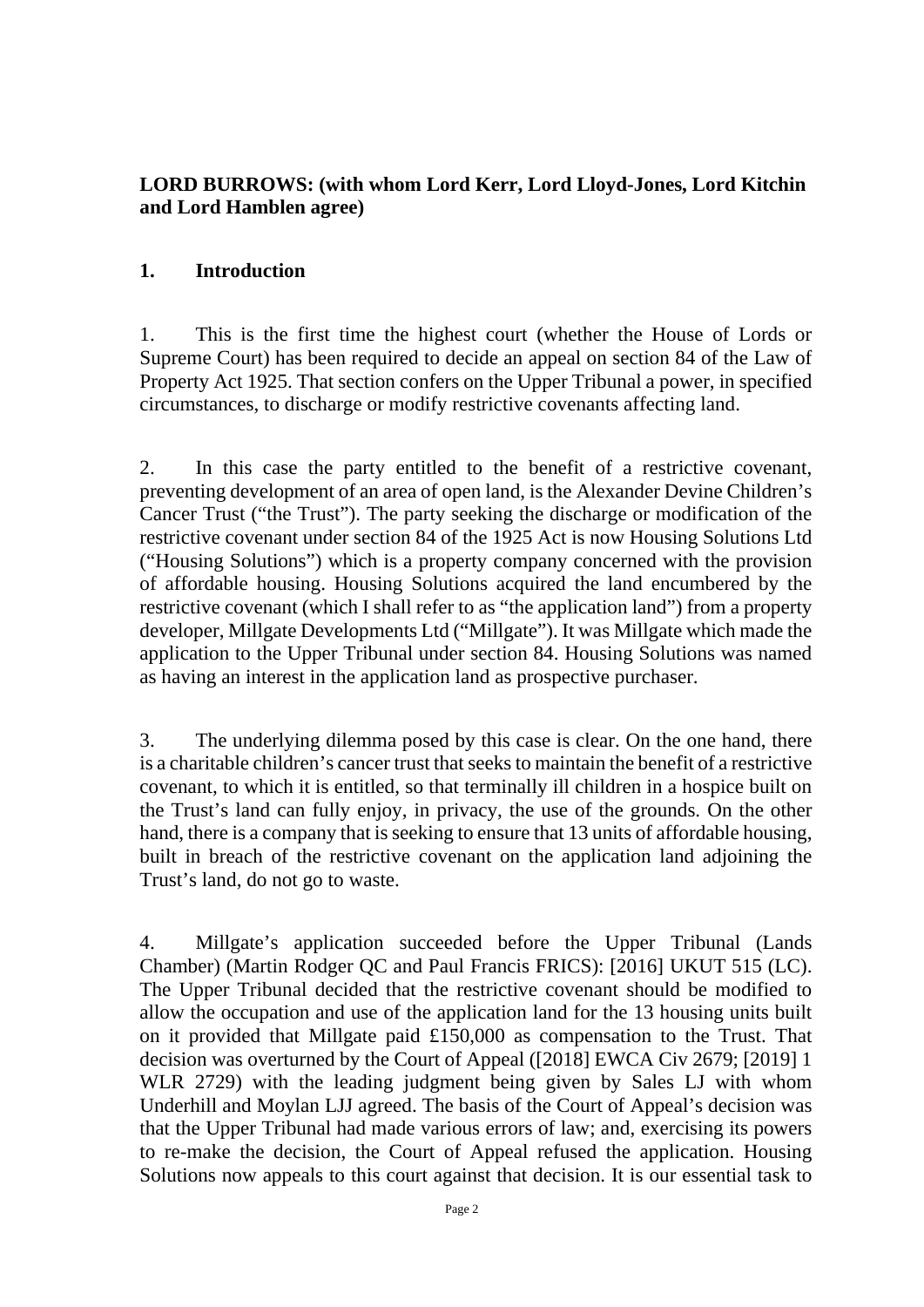decide whether the Court of Appeal was correct that errors of law were made by the Upper Tribunal.

5. The facts will first be summarised before setting out section 84 of the Law of Property Act 1925 and explaining the distinction contained within it between the Upper Tribunal's jurisdiction and discretion. After looking at the proceedings below, I shall then turn to the central issue on this appeal which is the relevance of Millgate's cynical breach (a term which is explained at para 36). Finally, I shall briefly examine the two other issues raised on this appeal.

# **2. The facts**

6. This summary of the facts draws heavily on the very clear "factual background" set out by Sales LJ in his judgment in the Court of Appeal for which I am most grateful.

7. The application land is close to Maidenhead and is located in an area designated as Green Belt in the applicable development plan. The relevant restrictive covenants are contained in a conveyance dated 31 July 1972 made between John Lindsay Eric Smith ("Mr John Smith") as vendor and Stainless Steel Profile Cutters Ltd ("SSPC") as purchaser. Mr John Smith was a local farmer who owned extensive open agricultural land. SSPC owned some land and industrial buildings next to the application land (I shall call this "the unencumbered land"). By the conveyance, the application land was sold and transferred by Mr John Smith to SSPC making, in combination with the unencumbered land already owned by SSPC, a rectangular plot of land ("the Exchange House site").

8. The conveyance provided that SSPC covenanted for the benefit of the owners for the time being of the land then belonging to Mr John Smith (and situated within three quarters of a mile of the application land) that at all times thereafter it would observe and perform certain stipulations which included the relevant restrictive covenants. Those restrictive covenants provide as follows:

> "1. No building structure or other erection of whatsoever nature shall be built erected or placed on [the application land].

> 2. The [application land] shall not be used for any purposes whatsoever other than as an open space for the parking of motor vehicles."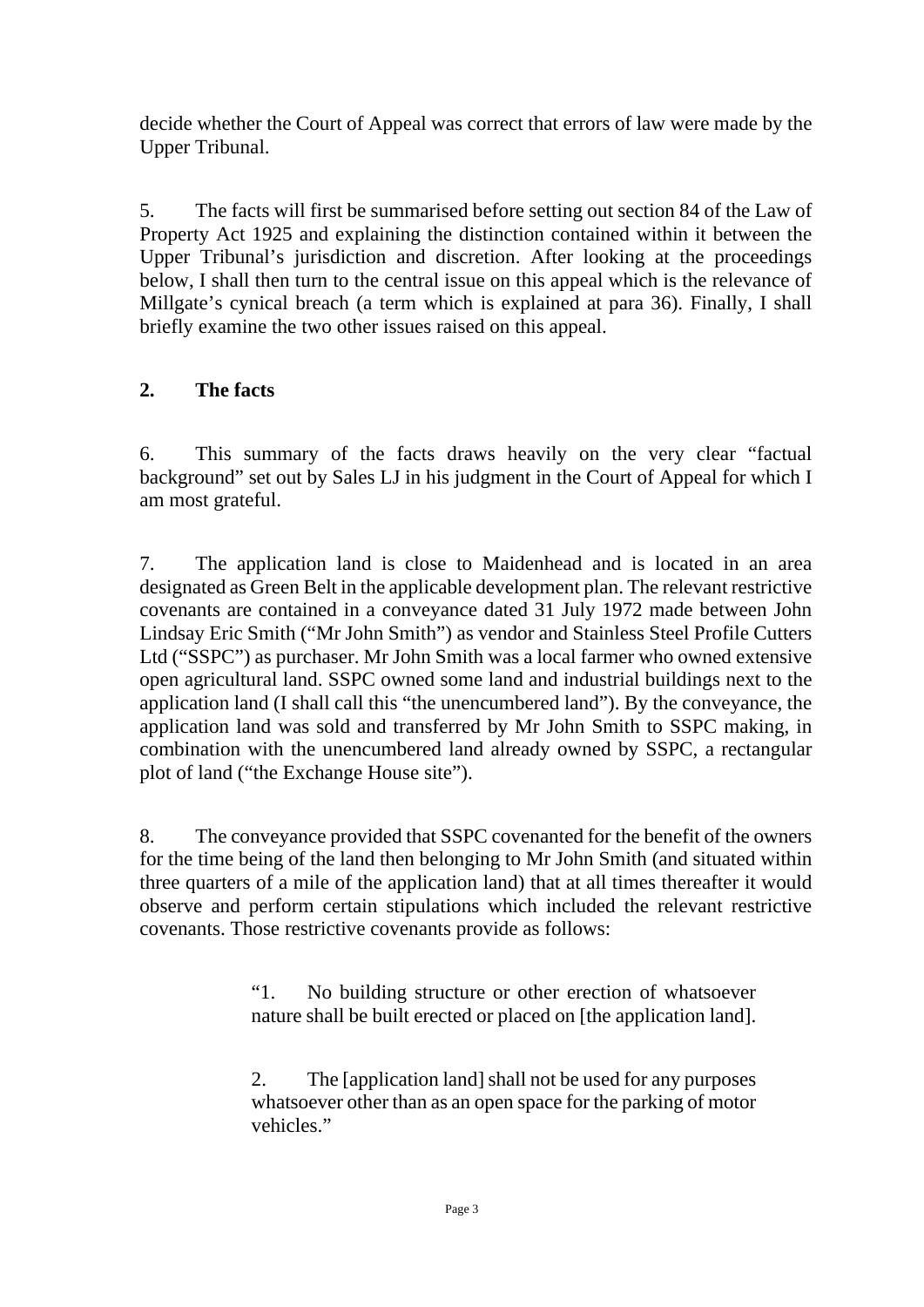9. The conveyance also contained an overage provision. This provided that if, within 21 years from the date of the conveyance, planning permission was granted for the development of the application land for any purpose other than the parking of vehicles, SSPC would pay an overage payment equivalent to 75% of the uplift in the value of land. On payment of the overage sum, those with the benefit of the restriction would execute a discharge to enable the planning permission to be implemented. The overage provision expired in 1994.

10. In due course, Mr John Smith's son Bartholomew ("Mr Barty Smith") inherited from his father agricultural land, including land next to the application land. In December 2011 he proposed making a gift to the Trust of part of his land (next to the application land), for the construction of a hospice for seriously ill children with terminal cancer and their carers. Mrs Fiona Devine is the co-founder and chief executive of the Trust. The plans for the hospice were to make full use of the land to be given by Mr Barty Smith, including recreational areas and a wheelchair path around its circuit. Planning permission was granted for the construction of the hospice on 2 December 2011. In March 2012 Mr Barty Smith made the gift of the land to the Trust. However, construction of the hospice had to await the raising of adequate funds from charitable donations.

11. Millgate acquired the Exchange House site in the first part of 2013. Millgate was aware of the restrictive covenants at the time it acquired the site, presumably as a result of its own investigation of title at that time. Millgate did not adduce evidence to suggest that it made any attempt to identify those entitled to enforce the restrictive covenants. The Upper Tribunal found that Millgate's solicitors, DAC Beachcroft, could readily have identified Mr Barty Smith and the Trust as beneficiaries of the restrictive covenants if they had tried; and it drew the inference (which was not challenged) that Millgate either took no steps to find out who the beneficiaries were or knew the identity of some or all of them and chose not to raise the issue of the restrictive covenants before beginning to build in breach of them.

12. In July 2013 Millgate applied for planning permission to build 23 affordable housing units on the Exchange House site. This was linked to Millgate's application for planning permission to build 75 housing units on another site ("the Woolley Hall site") for commercial sale. In due course, in March 2014 the local planning authority granted planning permission for both developments, with the permission for the development of the Woolley Hall site being conditional on the provision of the affordable housing on the Exchange House site. By a clause in a deed made pursuant to section 106 of the Town and Country Planning Act 1990, Millgate unilaterally undertook not to occupy (ie not to make available for sale) more than 15 units constructed pursuant to the planning permission for the Woolley Hall site until 23 units constructed pursuant to the planning permission for the Exchange House site had been transferred to an affordable housing provider.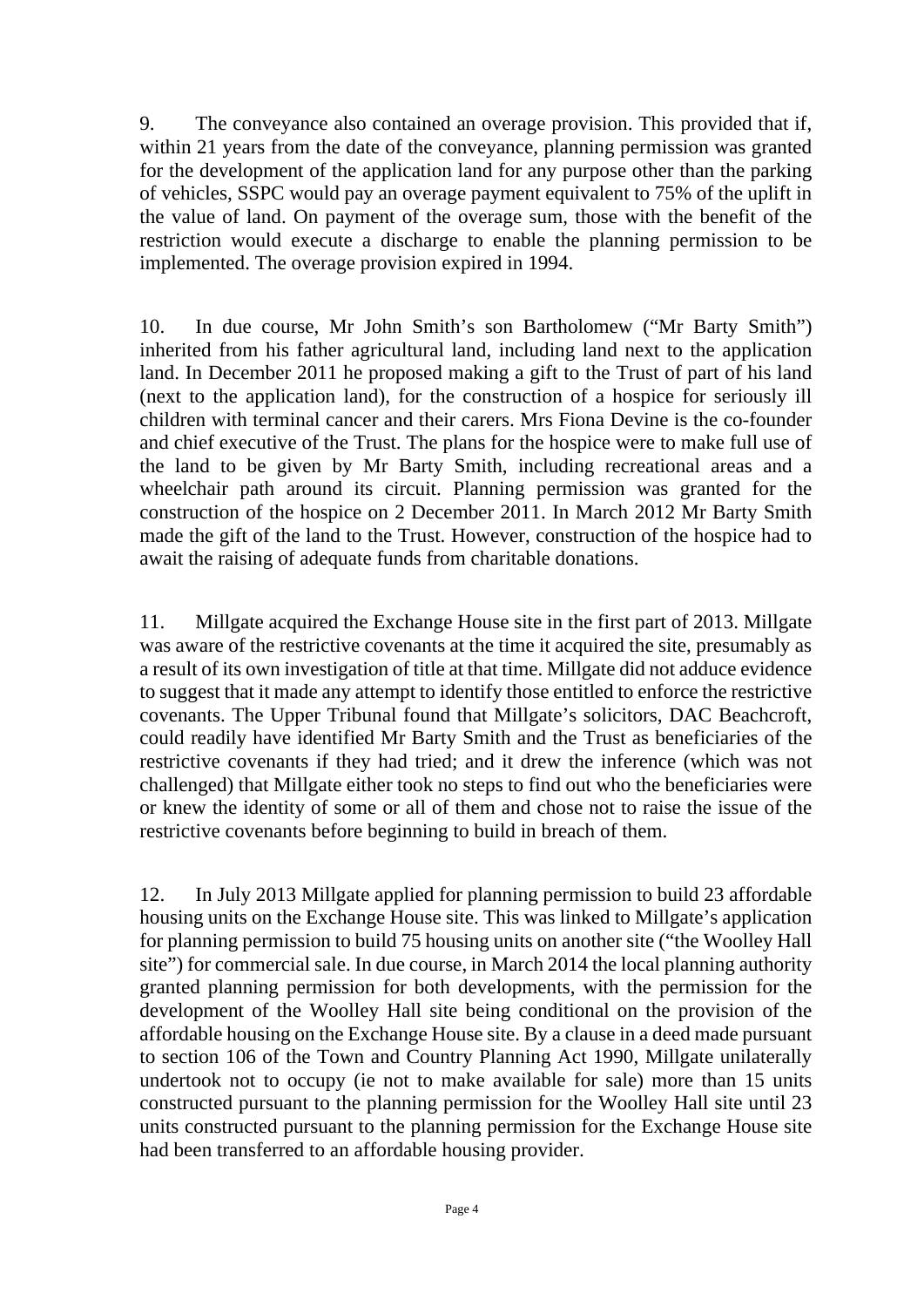13. The plans submitted with the application for permission for the development of the Exchange House site showed ten residential units to be provided in a block of flats on the unencumbered land plus nine two-storey houses and four bungalows on the application land. It seems that the local planning authority was not aware of the position in relation to the restrictive covenants affecting the application land although, in any event, it is unlikely that the local planning authority would have viewed it as its role to use its planning powers to ensure compliance with those covenants. Its concern was to ensure that the requisite number of affordable housing units should be provided on the Exchange House site.

14. It is a very important point (as I shall later explain) that the Upper Tribunal recorded (at para 62 of its decision) that, had Millgate chosen to lay out its development of the Exchange House site differently so as to honour the restrictive covenants, by building a larger block of flats with 23 units on the unencumbered land, with the application land (presumably) remaining as a car park for the flats, the local planning authority indicated that it would have approved such a proposal.

15. In July 2013 Mrs Devine had a conversation about the Exchange House site with a director of Millgate, Mr Graeme Simpson. As appears from paras 44-45 of the Upper Tribunal's decision, it was about this time that Mrs Devine became aware of Millgate's application for planning permission in relation to that site, although she did not see the plans it had submitted and was unaware of the detail of Millgate's proposals. She was also unaware of the restrictive covenants. She only learned of their existence after Millgate made its application to the Upper Tribunal to have them discharged or modified. In the period prior to that application, Mrs Devine, for the Trust, made no adverse comment concerning Millgate's application for planning permission for its development of the Exchange House site.

16. In granting planning permission for the application land in March 2014, the local planning authority determined that although the proposal was, in principle, inappropriate for the Green Belt, and was contrary to the development plan, special circumstances existed which justified the grant of permission. The local planning authority considered that those special circumstances were that the development would enhance the character and amenity of the area, was on previously developed land, would improve the access to and relationship with the hospice (for which, as we have seen in para 10, planning permission had already been approved) and was sensitive to adjoining uses.

17. On 1 July 2014 Millgate began clearing the site preparatory for construction. Mr Barty Smith was unaware of Millgate's application for planning permission in relation to the Exchange House site. He first became aware of physical development of the site when he flew over it in a light aeroplane on 30 August 2014. He consulted a solicitor. He visited the site on 15 September 2014, by which time the original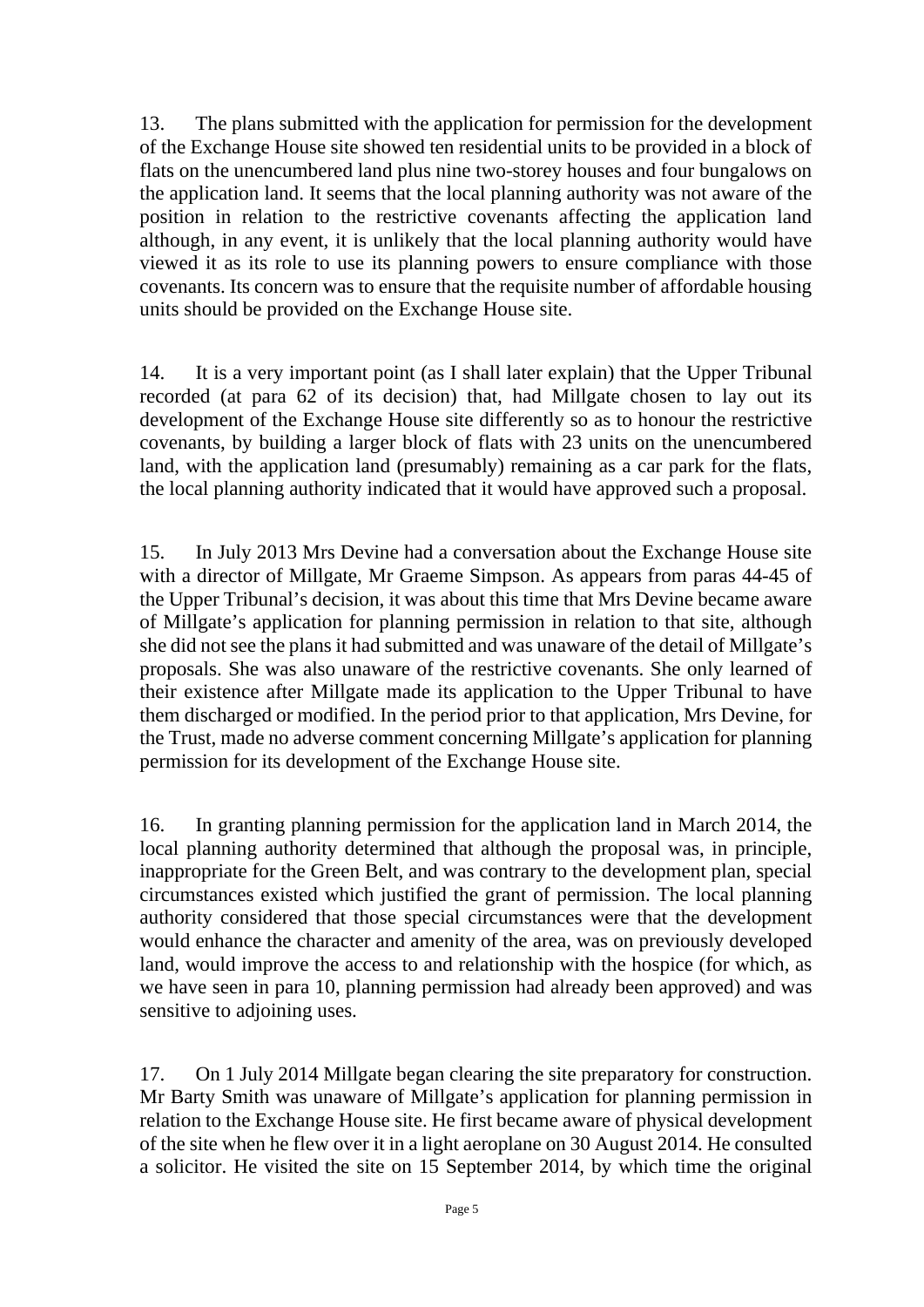light industrial buildings on the unencumbered land had been cleared and work on the new foundations across the whole site had commenced.

18. By letter dated 26 September 2014, Mr Barty Smith wrote to Millgate to object to the development on the application land. He referred to the restrictive covenants and stated that Millgate seemed to be in breach of them by reason of the works it had already carried out on the application land. His letter stated that Millgate should immediately halt any plans it had to build on the application land. Despite this, Millgate continued with its construction works.

19. It appears that Millgate passed Mr Barty Smith's letter on to DAC Beachcroft for reply. The eventual reply was by a letter sent by DAC Beachcroft to Mr Barty Smith dated 20 November 2014. This pointed out that the restrictive covenants had to "touch and concern" the land of anyone claiming to be entitled to enforce them; said that Mr Barty Smith could only enforce them if they benefited land which he owned; and suggested that as he only owned open land close to the site "it is not immediately obvious why the covenants benefit your land".

20. Mr Barty Smith took counsel's advice. With the benefit of this, he replied to DAC Beachcroft by a letter dated 11 December 2014. He maintained that the restrictive covenants self-evidently "touch and concern" the land neighbouring the application land and specifically asserted that they benefited both his own land (open fields retained by him in the vicinity of the application land, as identified in a map he enclosed with his letter) and the hospice land adjacent to the application land. He claimed that it was improper for Millgate to commence building works in breach of covenant and said that any application to the Upper Tribunal to modify the restrictive covenants would be vigorously opposed. He explained the reason why the enforcement of the restrictive covenants was particularly important in relation to the hospice:

> "In 2012 I donated land worth £500,000 to the charity to build the hospice as a peaceful place for children with terminal cancer to end their days in calm and dignity with access to private country gardens. Now your client seeks to build multiple units with windows and open areas facing directly into hospice land. That is regrettable."

21. It seems that at this stage Millgate was still far from completing the buildings on the application land. It was not suggested that it had yet erected the second storey of the nine houses which would directly overlook the hospice gardens. In continued breach of the restrictive covenants, Millgate continued to build the houses and bungalows on the application land. It was only on 10 July 2015 that the development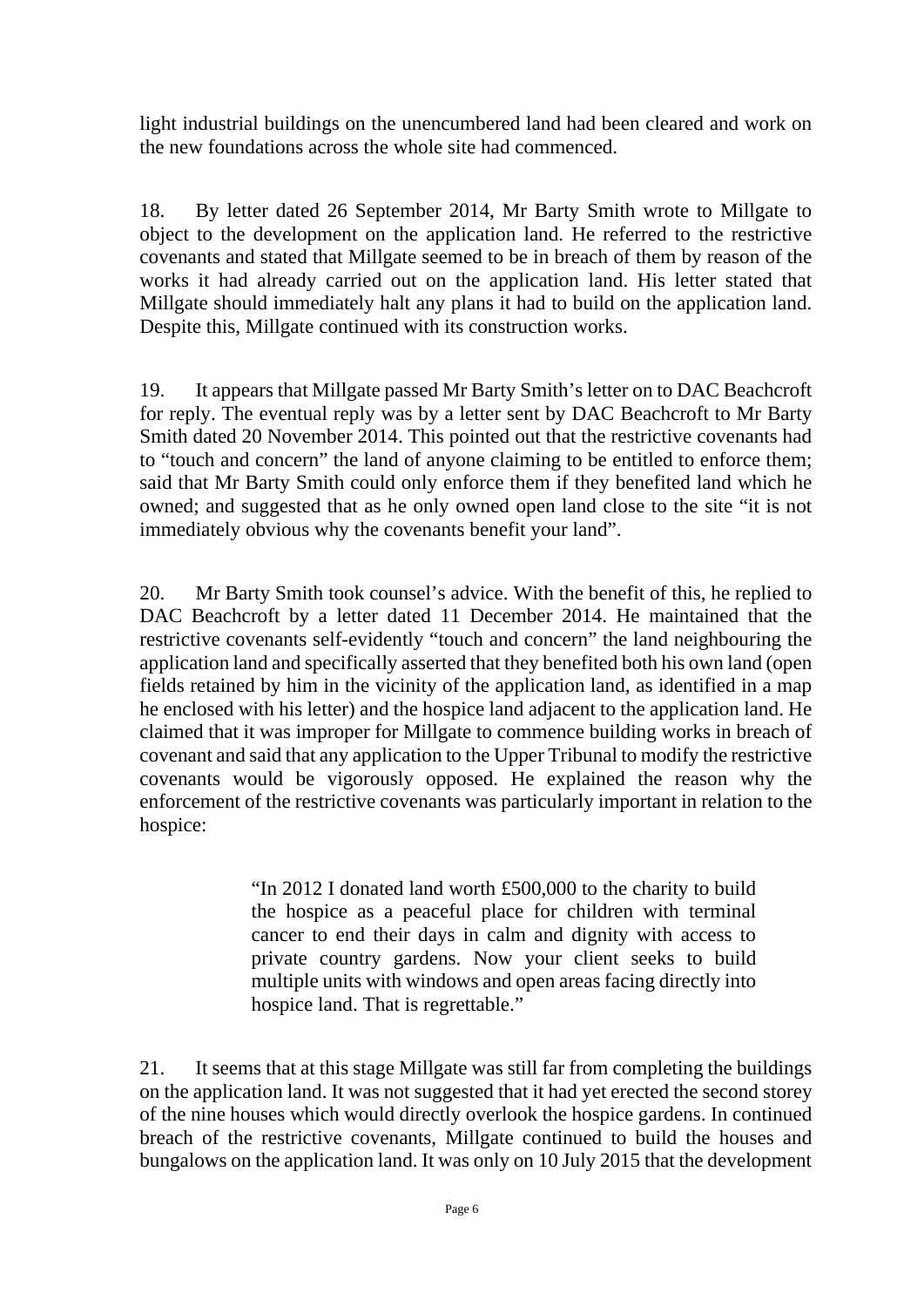of the 23 residential units on the Exchange House site, together with a children's recreation area next to the bungalows, was completed. The 13 housing units on the application land comprise the following: four bungalows, the roofs of which are visible over a timber boundary fence separating the gardens of the bungalows from the hospice land; and nine two-storey houses, the gardens of which are separated from the hospice land by a timber fence. The upper floor bedrooms of these houses directly overlook the hospice grounds.

22. By an agreement dated 22 May 2015, Millgate agreed to sell the development at the Exchange House site, once it was completed, to Housing Solutions. The sale of the site was subject to a condition that there should be no reasonable risk of any court application being successful, in respect of the restrictive covenants, for an injunction to stop or restrict the development or demolish the existing development; and Millgate provided Housing Solutions with the benefit of certain insurance policies and an indemnity against any wasted expenses or losses which Housing Solutions might suffer if that condition was not fulfilled.

23. On 20 July 2015 Millgate issued its application to the Upper Tribunal seeking modification of the restrictive covenants pursuant to section 84. The modification sought was to allow the nine houses and four bungalows, which Millgate had already built on the application land, to continue to stand there and to be occupied as residential properties. Millgate gave notice of the application to Mr Barty Smith and the Trust. They both entered objections to the application. On 28 July 2015 Millgate conveyed to Housing Solutions the unencumbered land (with the block of ten residential flats on it). In September 2015, the construction of the hospice began.

24. By an agreement dated 9 February 2016, the relevant section 106 obligation in respect of the Woolley Hall site (referred to in para 12 above and which required Millgate to provide 23 units of affordable housing on the Exchange House site as a condition for being able to release properties at the Woolley Hall site for sale) was varied to permit Millgate, in partial substitution for that original obligation, to make a payment of £1,639,904 to the Council if Millgate's application to the Upper Tribunal was not successful and the application land was not transferred to Housing Solutions by 30 September 2017. This payment was intended to enable the Council to secure an equivalent amount of replacement affordable housing (13 units) at other locations in its area. The effect of Millgate making this payment would be that it would be able to market and sell the residential units it had built on the Woolley Hall site. This agreement was designed to ensure that the Council's requirement for affordable housing as the quid pro quo for planning permission for development of the Woolley Hall site would be satisfied whether the restrictive covenants remained in place and were enforced or not.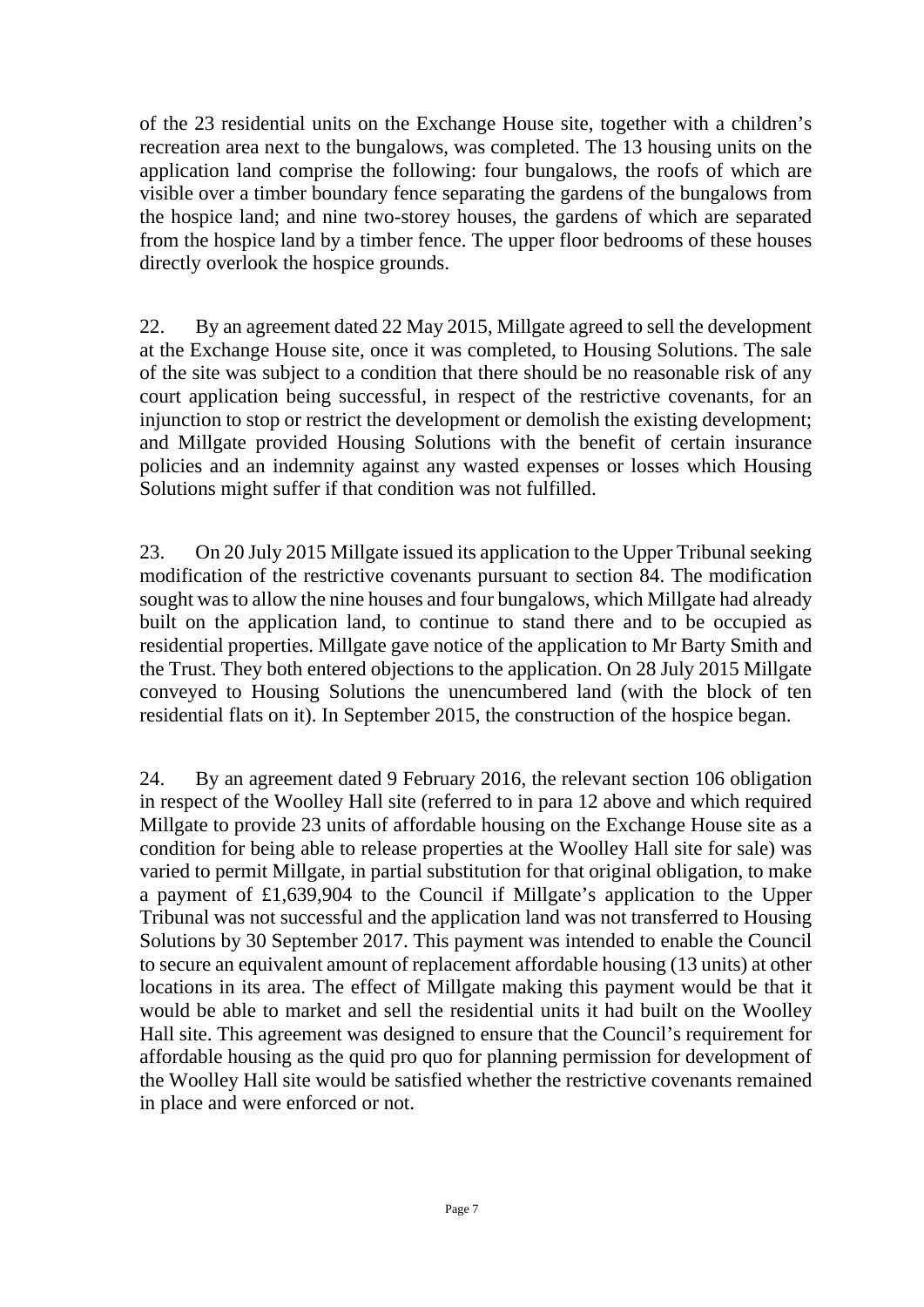25. The Upper Tribunal found that the Exchange House Site as a whole gave the appearance of having been well designed and built. The houses and bungalows, which the Upper Tribunal inspected, were described as simple and functional but neither shoddy nor utilitarian. The Upper Tribunal regarded the development as one which would be likely, in time, to mellow into a modest and not unattractive environment providing decent accommodation suitable for people in different stages of life living in what might become a neighbourly community.

26. The Upper Tribunal found that despite the proximity of the houses to the boundary of the hospice, and their visibility from the hospice, it was unlikely that they would make much visual impression on the children, or on staff or visitors, while within the hospice building itself. However, the visual impact of the buildings would be much more apparent from the grounds of the hospice land.

27. On 18 November 2016 the Upper Tribunal gave its decision on Millgate's application to modify the restrictive covenants. The Upper Tribunal held that the restrictive covenants should be modified pursuant to section 84 so as to permit the occupation and use of the application land for the houses and bungalows which had been constructed on it. As a condition of this ruling, Millgate was ordered to pay £150,000 as compensation to the Trust, that being the Upper Tribunal's assessment of the cost of remedial planting and landscaping works to screen the hospice grounds plus an element of compensation for loss of amenity.

28. On 15 February 2017, the day before the last day on which the Trust could serve an in-time notice of appeal according to the Civil Procedure Rules, when no application had been received for permission to appeal, the view was taken that the condition in the sale agreement between Millgate and Housing Solutions (referred to in para 22 above) had been satisfied and Millgate immediately that day transferred the 13 housing units on the application land to Housing Solutions. No effort was made to check with the Trust whether it intended to apply for permission to appeal. On the following day, 16 February, Millgate received notice of the Trust's application for permission to appeal and for a short extension of time in which to do so. Floyd LJ granted permission to appeal and an extension of time.

29. Housing Solutions is therefore now the owner of the 13 housing units on the application land. This means that, in the event, Millgate did not have to pay the Council the sum stipulated in the agreement of 9 February 2016, referred to in para 24 above. As against Millgate, Housing Solutions continues to have the benefit of the indemnity provision in the sale agreement, should the decision of the Upper Tribunal be reversed and the restrictive covenants enforced. The 13 housing units are now occupied by tenants.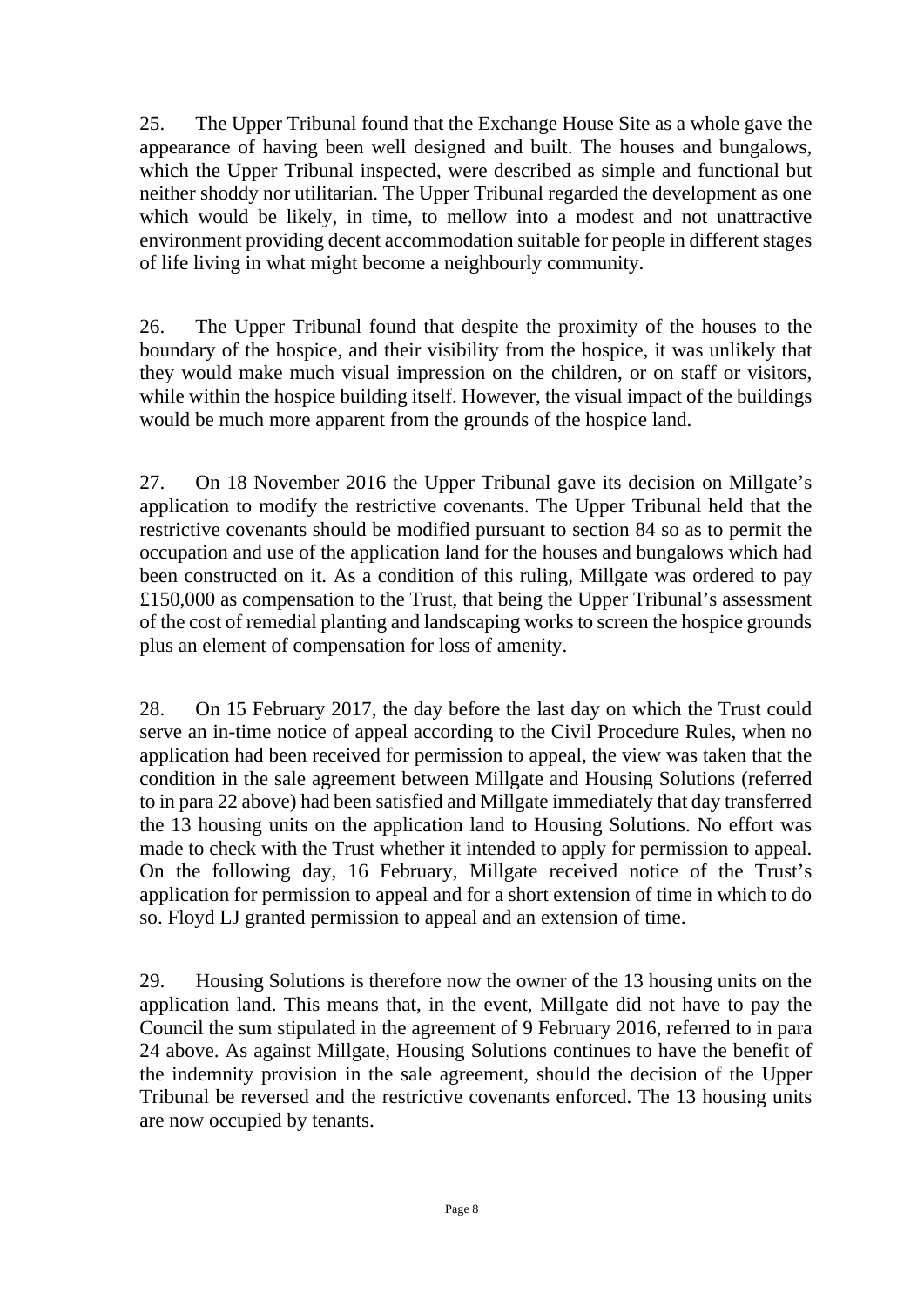30. On 28 November 2018, the Court of Appeal (as has been mentioned in para 4 above) overturned the Upper Tribunal and re-made the decision by refusing the application. Housing Solutions appeals against that decision. As at the time of the hearing before the Supreme Court, the Trust had not made any application for an injunction to demolish the nine houses and four bungalows built on the application land or for damages for breach in lieu of an injunction. Following the Court of Appeal's decision, the Trust's solicitors, Russell-Cooke, wrote to the solicitors for Housing Solutions, DAC Beachcroft, by letter dated 19 December 2018, indicating an intention to issue injunction proceedings. By a letter dated 20 December 2018 the solicitors for Housing Solutions responded that, since these proceedings were ongoing, it would be inappropriate for the Trust to apply for injunctive relief and that, should the Trust choose to do so, Housing Solutions would apply for a stay pending the outcome of this appeal.

#### **3. Section 84 of the Law of Property Act 1925, jurisdiction and discretion**

31. So far as relevant to this case, section 84 of the Law of Property Act 1925 (as amended by section 28(1)-(3) of the Law of Property Act 1969 and paragraph 5(a) of Schedule 1 to the Transfer of Tribunal Functions (Lands Tribunal and Miscellaneous Amendments) Order 2009) reads as follows:

> "84. Power to discharge or modify restrictive covenants affecting land

> (1) The Upper Tribunal shall … have power from time to time, on the application of any person interested in any freehold land affected by any restriction arising under covenant or otherwise as to the user thereof or the building thereon, by order wholly or partially to discharge or modify any such restriction … on being satisfied -

> > (a) that by reason of changes in the character of the property or the neighbourhood or other circumstances of the case which the Upper Tribunal may deem material, the restriction ought to be deemed obsolete; or

> > (aa) that in a case falling within subsection (1A) below the continued existence thereof would impede some reasonable user of the land for public or private purposes … or, as the case may be, would unless modified so impede such user; or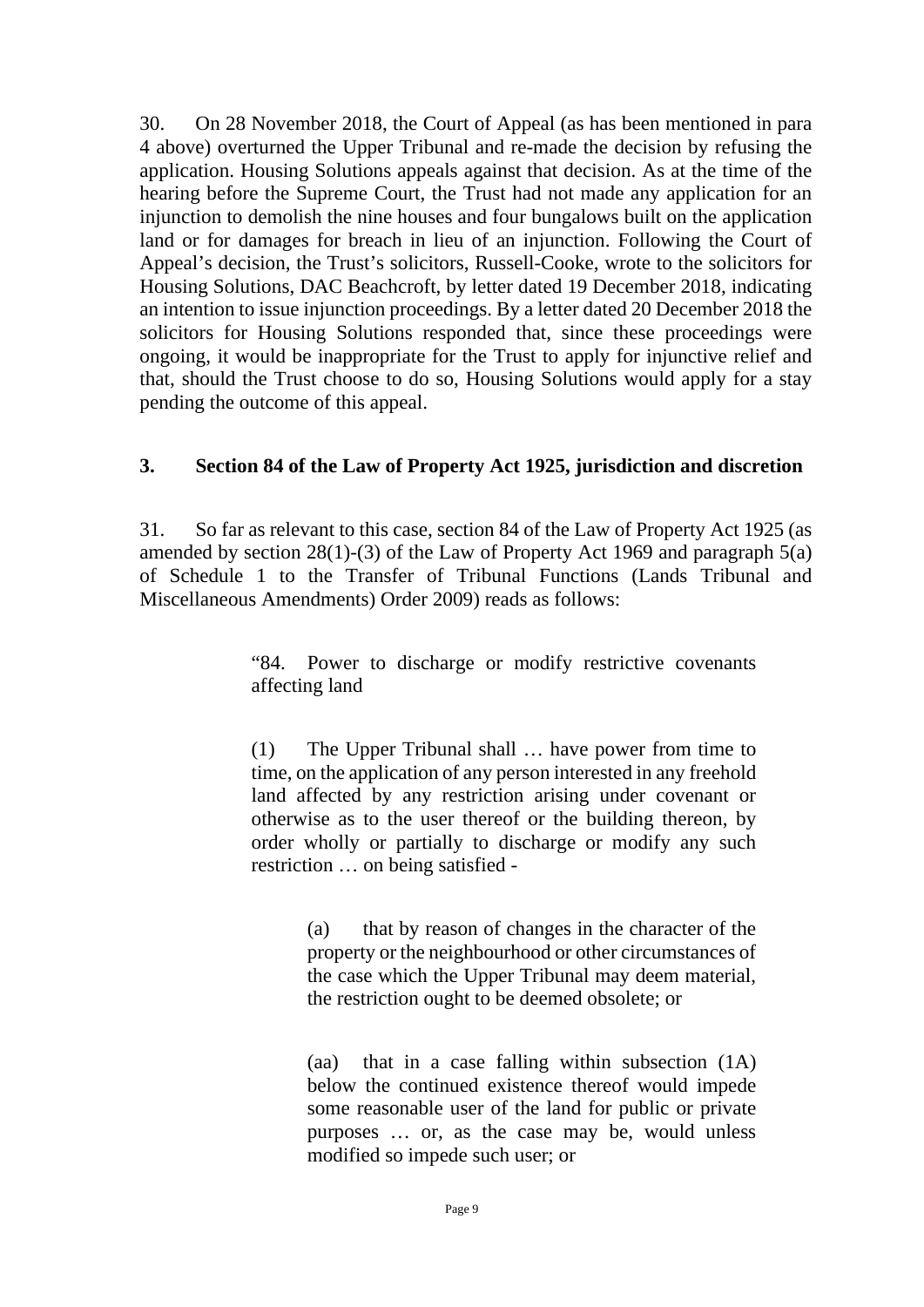(b) that the persons of full age and capacity for the time being or from time to time entitled to the benefit of the restriction … have agreed, either expressly or by implication, by their acts or omissions, to the same being discharged or modified; or

(c) that the proposed discharge or modification will not injure the persons entitled to the benefit of the restriction:

and an order discharging or modifying a restriction under this subsection may direct the applicant to pay to any person entitled to the benefit of the restriction such sum by way of consideration as the Tribunal may think it just to award under one, but not both, of the following heads, that is to say, either -

> (i) a sum to make up for any loss or disadvantage suffered by that person in consequence of the discharge or modification; or

> (ii) a sum to make up for any effect which the restriction had, at the time when it was imposed, in reducing the consideration then received for the land affected by it.

(1A) Subsection (1)(aa) above authorises the discharge or modification of a restriction by reference to its impeding some reasonable user of land in any case in which the Upper Tribunal is satisfied that the restriction, in impeding that user, either -

> (a) does not secure to persons entitled to the benefit of it any practical benefits of substantial value or advantage to them; or

(b) is contrary to the public interest;

and that money will be an adequate compensation for the loss or disadvantage (if any) which any such person will suffer from the discharge or modification.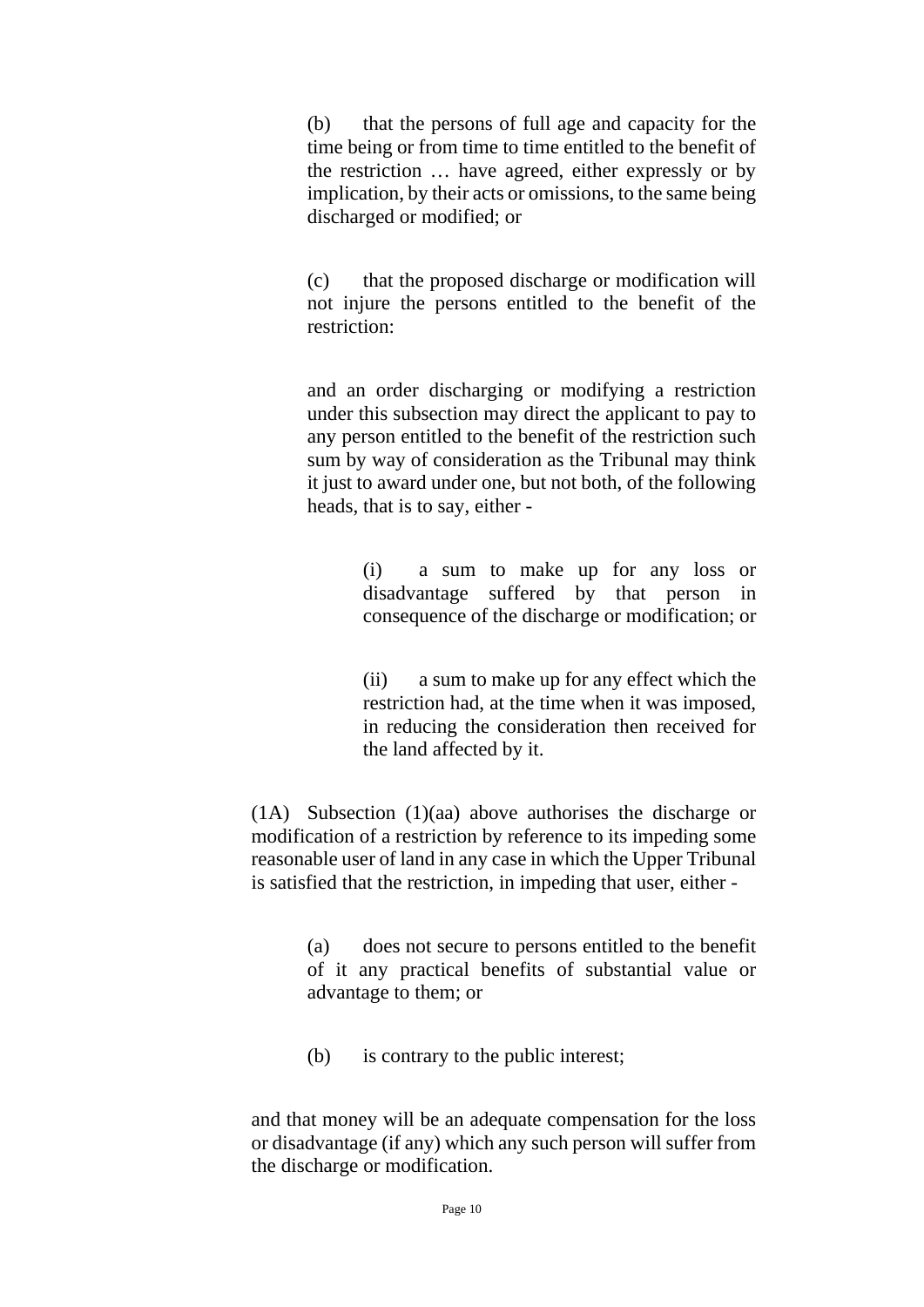(1B) In determining whether a case is one falling within subsection (1A) above, and in determining whether (in any such case or otherwise) a restriction ought to be discharged or modified, the Upper Tribunal shall take into account the development plan and any declared or ascertainable pattern for the grant or refusal of planning permissions in the relevant areas, as well as the period at which and context in which the restriction was created or imposed and any other material circumstances.

…

(9) Where any proceedings by action or otherwise are taken to enforce a restrictive covenant, any person against whom the proceedings are taken, may in such proceedings apply to the court for an order giving leave to apply to the [Upper Tribunal] under this section, and staying the proceedings in the meantime. …"

32. The original version of section 84 of the Law of Property Act 1925 laid down four grounds under which the relevant "Authority" (now the Upper Tribunal) was given the power to discharge or modify restrictive covenants. These were, in short, where the restrictive covenant was obsolete; where the restriction was impeding the reasonable user of the land without securing practical benefits; where the persons entitled had agreed to the discharge or modification; and where the discharge or modification would be non-injurious. These correspond (with some modification to the second ground) to what are now, respectively, section  $84(1)(a)$ ; section 84(1)(aa), (1A)(a); section 84(1)(b); and section 84(1)(c). However, following a Report of the Law Commission on Transfer of Land: Restrictive Covenants (1967) (Law Com No 11), pp 21-23, a significant extension was made by adding a fifth ground (what is now section 84(1)(aa),  $(1A)(b)$ ) so that discharge or modification may be ordered where the restriction is impeding the reasonable user of land and that impeding of reasonable user is contrary to the public interest (and provided money will be adequate compensation for any loss suffered by the person entitled to the benefit of the restrictive covenant). It is with that "contrary to the public interest" ground that this appeal is concerned.

33. It is well-established (see, for example, *Driscoll v Church Comrs for England* [1957] 1 QB 330) that, if satisfied that one of the prescribed grounds has been made out, the Upper Tribunal has a discretion whether or not to make an order for modification or discharge of the restrictive covenant. The important statutory words to this effect are in section 84(1): the Upper Tribunal "shall … have power". The five grounds are therefore concerned with establishing the Upper Tribunal's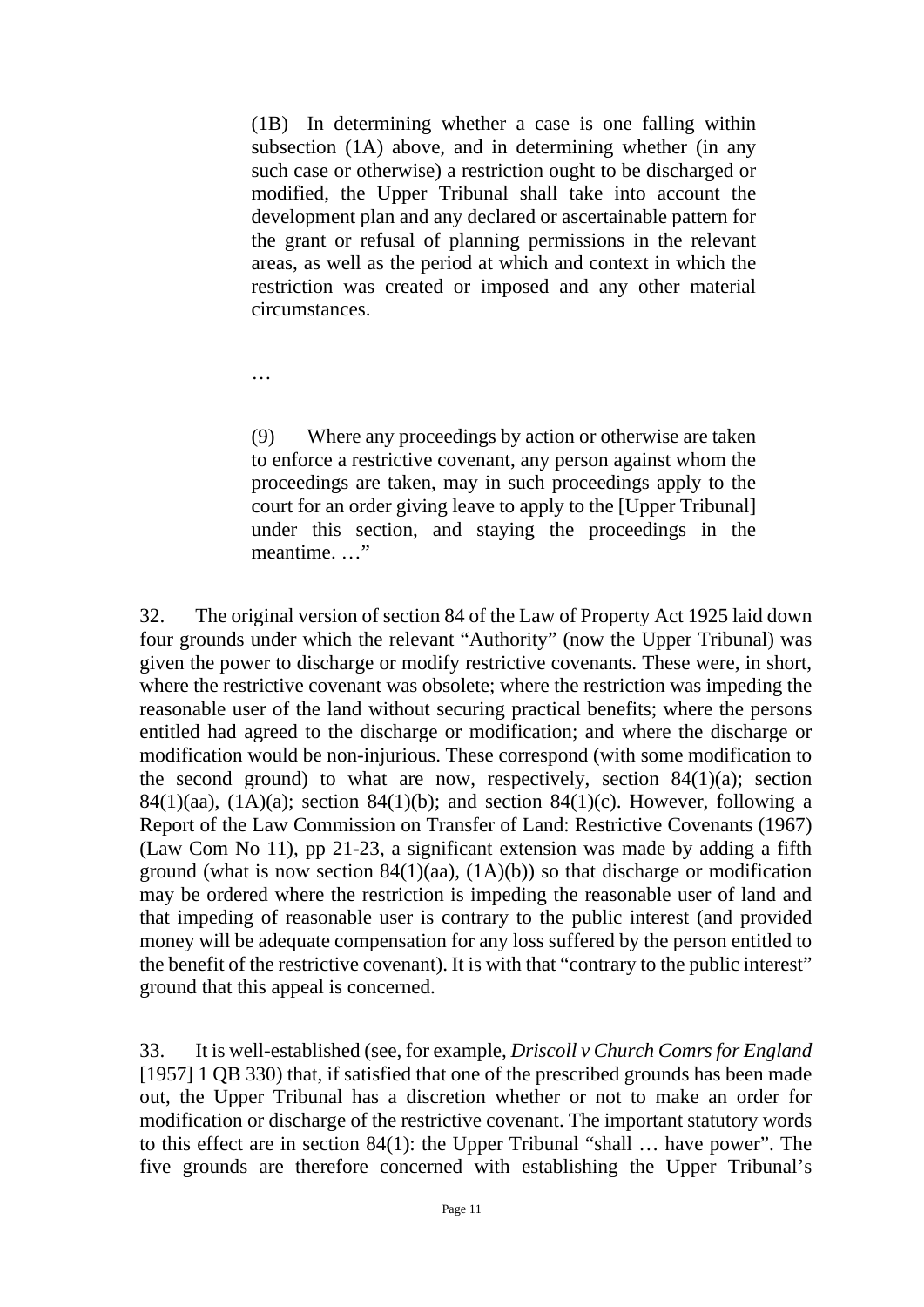jurisdiction and can be helpfully labelled the "jurisdictional grounds": at least one of those jurisdictional grounds must be established by the applicant before the Upper Tribunal can go on to make what is ultimately a discretionary decision.

# **4. The proceedings below and the appeal to this court**

34. The Upper Tribunal held that the "contrary to public interest" jurisdictional ground (section  $84(1)(aa)$ ,  $84(1A)(b)$ ) was made out by Millgate. The reasoning was as follows:

(i) It was common ground that the proposed use of the application land to provide 13 units of affordable housing was a "reasonable user of the land".

(ii) Impeding that reasonable user was contrary to the public interest because "it is not in the public interest for these houses to remain empty and the covenants are the only obstacle to them being used" (para 106 of the decision). That public interest was so important and immediate that, even assuming that the cautious approach to the public interest ground put forward in *In re Collins' Application* (1975) 30 P & CR 527, 531, remains good law, the public interest here justified the serious interference with private rights and with the sanctity of contract (para 107).

(iii) Although the provision of significant additional boundary planting would not insulate the hospice land from all the adverse consequences of the use of the application land for housing, an award of money to allow for such additional planting was capable of providing adequate compensation to the Trust (para 110).

35. Turning to the exercise of its discretion, the Upper Tribunal looked at the conduct of Millgate. In an earlier passage, referring to Mr Barty Smith's view, it described Millgate's behaviour as "highhanded and opportunistic" (para 105). It contrasted the conduct of applicants in past cases (such as *In re SJC Construction Co Ltd's Application* (1974) 28 P & CR 200 (LT), affd (1975) 29 P & CR 322; *Winter v Traditional & Contemporary Contracts Ltd* [2007] EWCA Civ 1008; [2008] 1 EGLR 80; and *In re Trustees of the Green Masjid and Madrasah's Application* [2013] UKUT 355 (LC)). It was not prepared to accept that Millgate "had acted in good faith and without any intention to force the hand of the beneficiary of the covenant" (para 117). Nevertheless, the Upper Tribunal considered that it should exercise its discretion to grant Millgate's application because the public interest outweighed that high-handed and opportunistic conduct (and all other factors) in this case. In the words of the Upper Tribunal, at para 120: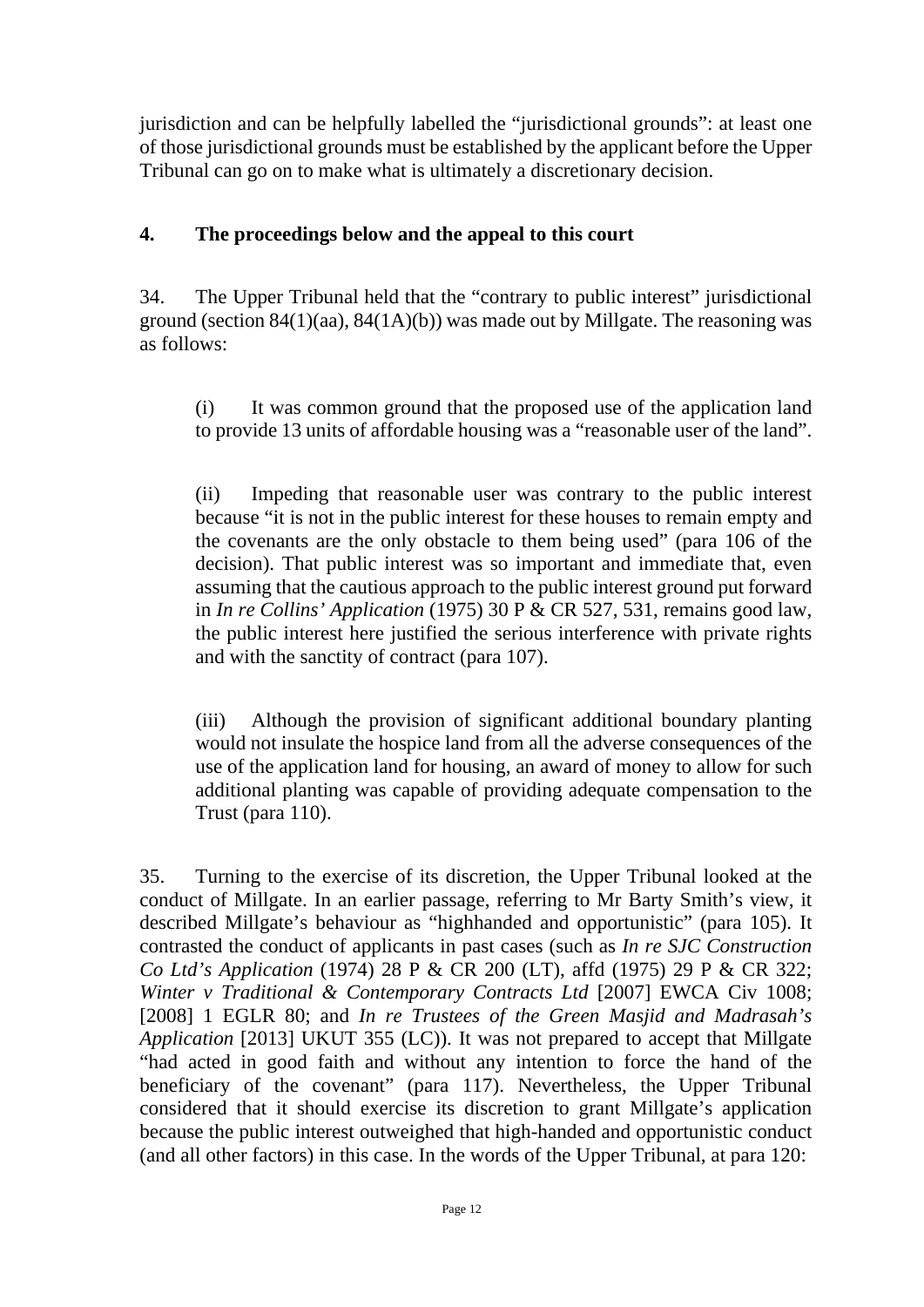"[O]ur decision will have an effect not only on the parties but also on 13 families or individuals who are waiting to be housed in these properties if, and as soon as, the restrictions are modified. We consider that the public interest outweighs all other factors in this case. It would indeed be an unconscionable waste of resources for those houses to continue to remain empty."

36. I interject here that the description of Millgate's behaviour as "highhanded and opportunistic" is what some commentators, especially in the context of breach of contract, have described as "cynical": see, for example, Peter Birks, "Restitutionary Damages for Breach of Contract: *Snepp* and the Fusion of Law and Equity" [1989] LMCLQ 421. In line with this, I shall use the phrase "cynical breach" as a useful shorthand description of the conduct of Millgate in deliberately committing a breach of the restrictive covenant with a view to making profit from so doing.

37. The Trust appealed against the Upper Tribunal's granting of the section 84 application. It put forward four grounds of appeal ie four grounds on which it alleged that the Upper Tribunal had erred in law. Those four grounds of appeal were as follows (see Sales LJ's judgment at para 41): applying *Lawrence v Fen Tigers Ltd* [2014] UKSC 13; [2014] AC 822 by analogy (ground one); at the jurisdictional stage, ignoring Millgate's cynical breach while regarding as highly relevant the fact that, by the time of the application, 13 housing units had been built (ground two); ignoring (including in the exercise of the Upper Tribunal's discretion) Millgate's ability to satisfy its planning obligation by making alternative provision of equivalent affordable housing elsewhere (ground three); failing properly to take account of Millgate's cynical breach in the exercise of the Upper Tribunal's discretion (ground four). The first two grounds of appeal and part of the third ground went to the jurisdiction of the Upper Tribunal (under the "contrary to public interest" jurisdictional ground), whereas part of the third ground of appeal and the whole of the fourth ground went to the discretion of the Upper Tribunal.

38. The Court of Appeal overturned the decision of the Upper Tribunal on all four grounds of appeal and re-made the decision by refusing the application. I shall explain in due course the Court of Appeal's reasoning in doing so.

39. In the appeal by Housing Solutions to this court, counsel for Housing Solutions, Martin Hutchings QC, submits that the Court of Appeal was wrong as a matter of law on all those four grounds of appeal and that the Upper Tribunal's decision should be restored. In contrast, Stephen Jourdan QC for the Trust, the respondent, submits that the Court of Appeal was correct, for the reasons it gave, to have overturned the decision of the Upper Tribunal and to have re-made the decision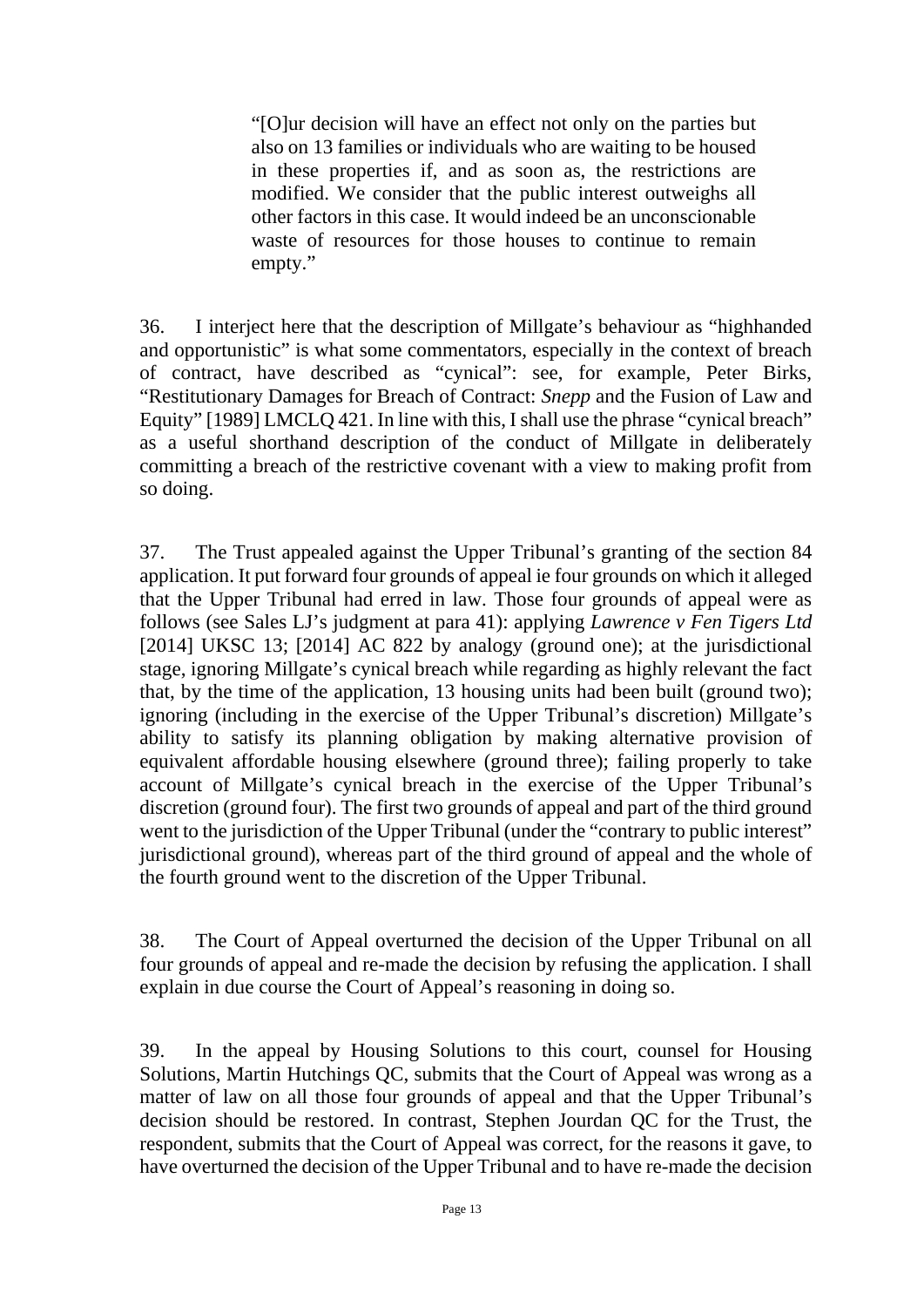by refusing the application. It follows that, on this appeal, it is convenient to continue to refer to the four grounds of appeal with the questions being whether the Court of Appeal was correct in holding that the Upper Tribunal had erred in law on each of those four grounds.

40. The focus of most of the submissions of counsel - reflecting this as being the central issue in the case - was on the relevance of Millgate's cynical breach (using that shorthand description of Millgate's conduct as explained in para 36 above). In other words, I am primarily concerned with grounds two and four of the grounds of appeal. I shall therefore deal with that central issue first before going on to look more briefly at grounds one and three of the grounds of appeal.

# **5. The central issue: the relevance of Millgate's cynical breach**

#### *(1) Did the Upper Tribunal, at the jurisdictional stage, make an error of law by ignoring Millgate's cynical breach while regarding as highly relevant the fact that, by the time of the application, 13 housing units had been built?*

41. The essential elements of section 84 in relation to the "contrary to public interest" jurisdictional ground are sections  $84(1)(aa)$  and  $(1A)(b)$ . These have been set out in para 31 above. Reduced to their core, they read as follows:

> "(1) [The Upper Tribunal shall have the power to discharge or modify a restrictive covenant on being satisfied] -

> > (aa) that in a case falling within subsection (1A) below the continued existence [of the restriction under the covenant] would impede some reasonable user of the land …;

(1A) Subsection (1)(aa) above authorises the discharge or modification of a restriction by reference to its impeding some reasonable user of land in any case in which the Upper Tribunal is satisfied that the restriction, in impeding that user …

(b) is contrary to the public interest;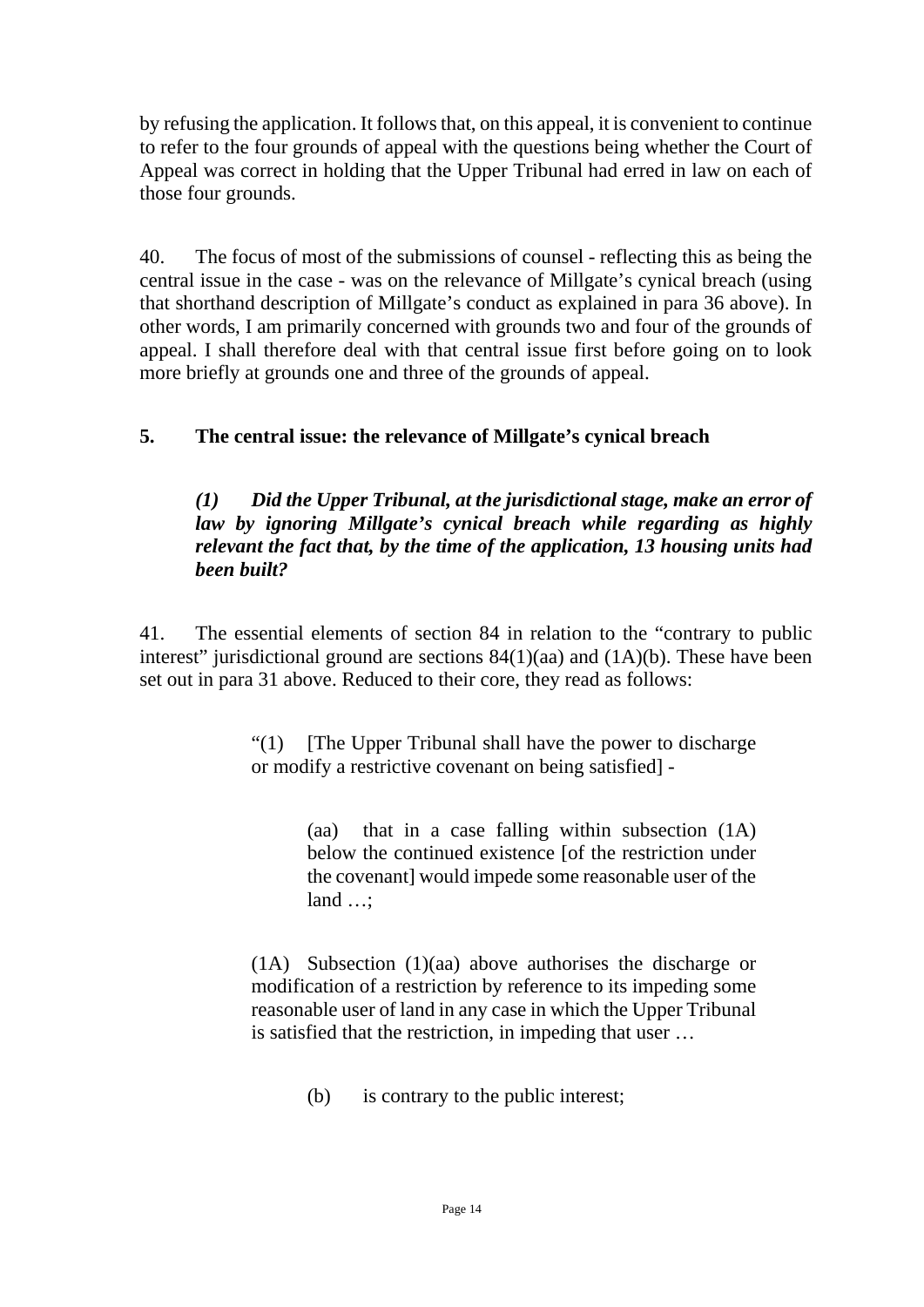and that money will be an adequate compensation for the loss or disadvantage (if any) which any … person will suffer from the discharge or modification."

42. Mr Hutchings submitted that the statute requires a narrow interpretation of what is meant by "contrary to the public interest". I agree. It is clear from the statutory words that one must ask whether the impeding of the reasonable user of the land by the continuation of the restrictive covenant is contrary to the public interest. If one is satisfied that the proposed use of the land is reasonable (and it was common ground that that was satisfied in this case) one must ask whether the impediment of that use by the continuation of the restrictive covenant is contrary to the public interest. It is of central importance that the question that has to be asked is not the wider one of whether in all the circumstances of the case it would be contrary to the public interest to maintain the restrictive covenant. Rather the wording requires one to focus more narrowly on the impeding of the reasonable user of the land and to ask whether that impediment, by continuation of the restrictive covenant, is contrary to the public interest.

43. On the facts of this case, therefore, that narrow wording required the Upper Tribunal to determine whether it was contrary to the public interest for the 13 housing units not to be able to be used. The waste involved would be a very strong factor indicating that that would indeed be contrary to the public interest. To be weighed against that would be the public interest in the hospice providing a sanctuary for children dying of cancer which would be protected by the continuation of the restrictive covenant. Two competing uses of the land are therefore pitted against each other. It is the resolution of a land-use conflict that we are here dealing with. That was the approach taken by the Upper Tribunal and there was no error of law in its deciding that the "contrary to public interest" jurisdictional ground was made out on these facts.

44. Once one appreciates that the relevant wording requires a narrow enquiry and does not involve asking the wide question of whether in all the circumstances it is contrary to the public interest to maintain the restrictive covenant, it is clear that the good or bad conduct of the applicant is irrelevant at this jurisdictional stage. The manner of the breach of the restrictive covenant (ie whether the breach was cynical or not) is irrelevant because that tells us nothing about the merits of what the burdened land is being used for or will be used for. This, of course, is not to deny that the manner of breach - the cynical breach by the applicant - is a highly relevant consideration when it comes to the discretionary stage of the decision. But it is irrelevant at the jurisdictional stage.

45. There are three further points supporting that interpretation of the "contrary to the public interest" jurisdictional ground: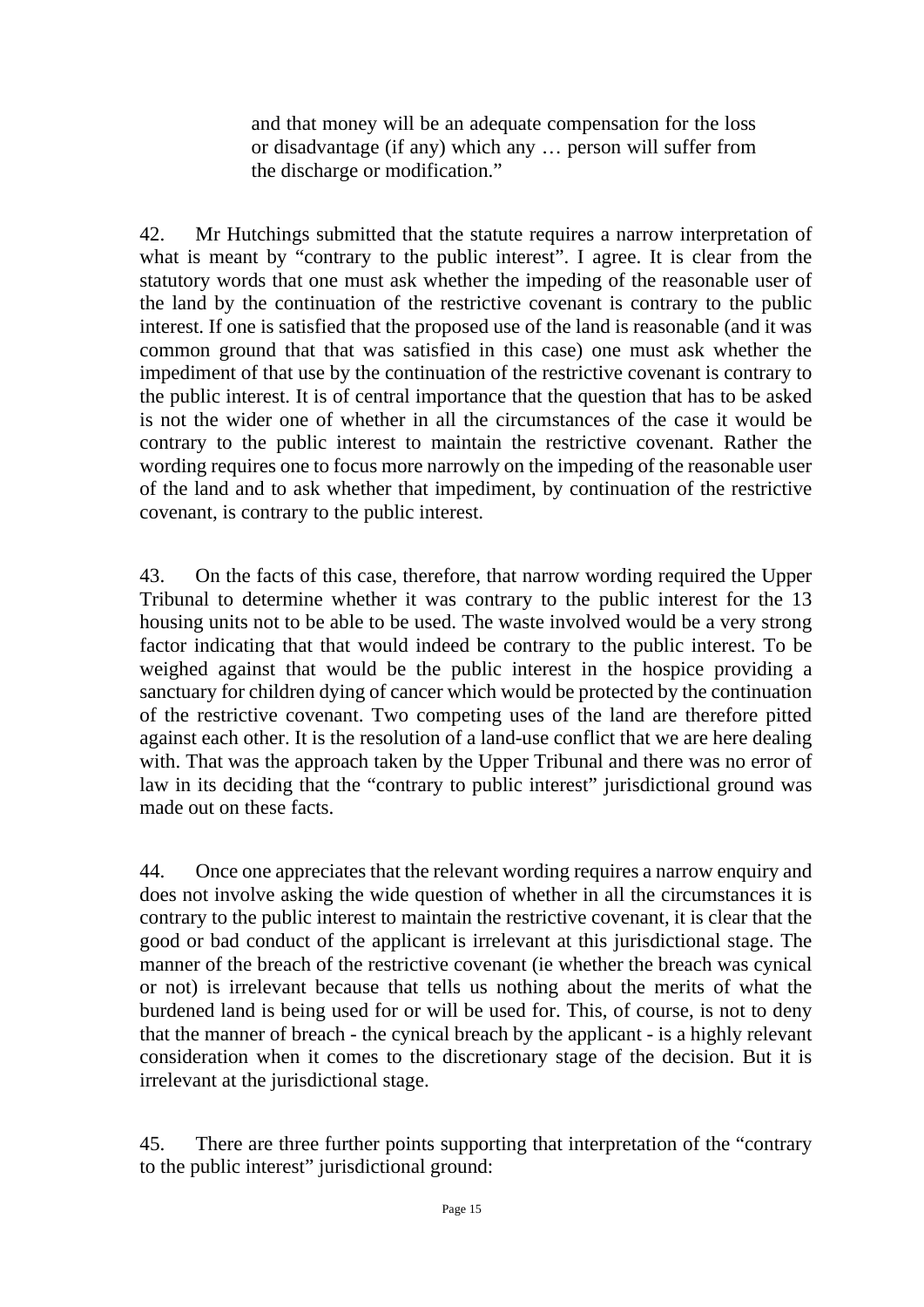(i) There is plainly no room for a consideration of the manner of breach - the applicant's cynical breach - under any of the other four jurisdictional grounds. Yet at least in relation to the first limb of section 84(1)(aa) - the jurisdictional ground concerned with where the restriction was impeding the reasonable user of the land without securing substantial practical benefits - it must be relevant to the ultimate decision to take into account at the discretionary stage the applicant's cynical breach. There is no other stage at which to consider it. And that is borne out by, for example, *In re Trustees of the Green Masjid and Madrasah's Application* where the applicant's conduct was considered at the discretionary stage in a case in which jurisdiction arose under the first limb of section 84(1)(aa). It undermines the coherence of section 84 if the same conduct is taken into account at the jurisdictional stage in relation to one jurisdictional ground and at the discretionary stage in relation to other jurisdictional grounds.

(ii) Linked to that first point is that the purpose of section 84, reflected in its structure, is that the five jurisdictional grounds (with the possible exception of the "consent" jurisdictional ground in section  $84(1)(b)$  are concerned to identify restrictive covenants that unreasonably fetter a preferable use of the land. The manner of the defendant's breach is irrelevant to that. As the Law Commission in its Report on Transfer of Land: Restrictive Covenants (1967) (Law Com No 11) at p 23 said of its proposal to introduce the "contrary to public interest" ground:

"This [proposal] is designed to contain a restatement of the powers of the Lands Tribunal [the predecessor of the Upper Tribunal] in such terms as to enable it to take a broader view of whether the use of land is being unreasonably impeded ..."

Kevin Gray and Susan Gray, *Elements of Land Law*, 5th ed (2009), helpfully set out, at p 292, at the start of their examination of section 84, what may be regarded as the high-level aim of the section:

"Like all property in land, the benefit of a restrictive covenant cannot be regarded as 'absolute and inviolable for all time' [citing Sir Thomas Bingham MR in *Jaggard v Sawyer* [1995] 1 WLR 269, 283]. Restrictive covenants place a long-term fetter upon the affected land, but in some cases it is clearly undesirable that the inhibition upon land use should continue indefinitely. There may arise changes of circumstance where it becomes preferable, in the interests of general social utility, that the constraints imposed by a particular covenant should be abrogated or modified. Narrowly conceived private interests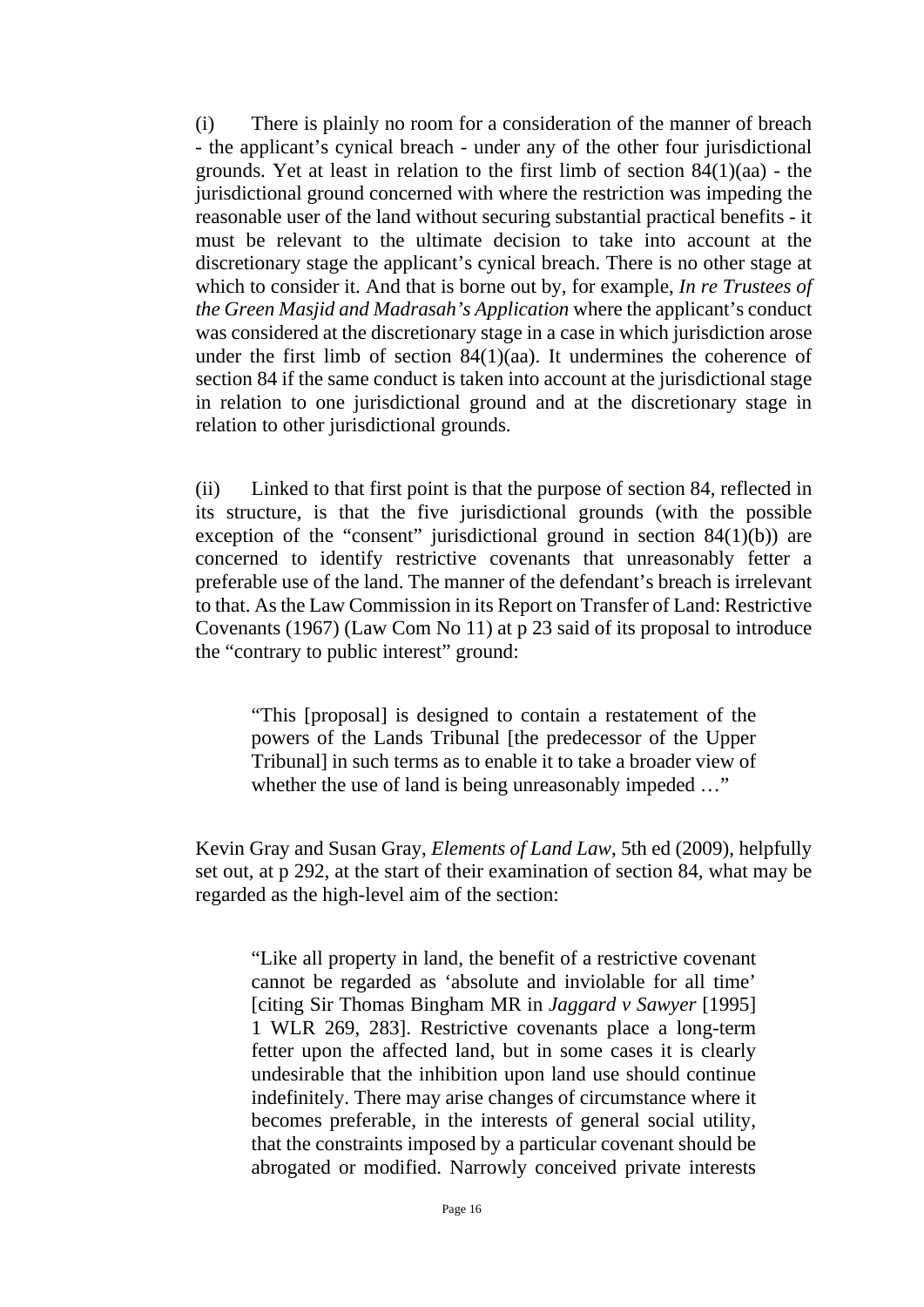cannot be allowed to frustrate proposed developments which promise a distinct benefit to the entire community or to some significant section of it." (footnotes omitted)

See also Law Commission Report on Making Land Work: Easements, Covenants and Profits à Prendre (2011) (Law Com No 327), paras 7.3- 7.4.

(iii) As the conduct of an applicant can embrace a wide spectrum of blameworthy behaviour (from negligence through to outrageous dishonesty), it is ideally suited to being considered at the discretionary rather than the jurisdictional stage.

46. It should also be noted that section 84(1B) is consistent with the interpretation advocated by Mr Hutchings and with which I agree. That subsection reads as follows:

> "(1B) In determining whether a case is one falling within subsection (1A) above, and in determining whether (in any such case or otherwise) a restriction ought to be discharged or modified, the Upper Tribunal shall take into account the development plan and any declared or ascertainable pattern for the grant or refusal of planning permissions in the relevant areas, as well as the period at which and context in which the restriction was created or imposed and any other material circumstances."

The main body of this emphasises, as one would expect for the resolution of a landuse conflict, that the development plan and patterns of planning permission in the area are relevant considerations. The last phrase "any other material circumstances" means that the circumstance must be material to the question one is asking; and I have clarified in para 42 above that the question one should be asking in relation to the "contrary to public interest" jurisdictional ground is whether the impeding of the reasonable user of the land by the continuation of the restrictive covenant is contrary to the public interest. What the phrase does not mean is that one should be taking into account all circumstances that may be said to be relevant to deciding the incorrect and wider question of whether it would be contrary to the public interest to maintain the restrictive covenant.

47. It follows that, with great respect, I cannot agree with the approach taken by the Court of Appeal which regarded the manner of breach/cynical breach as being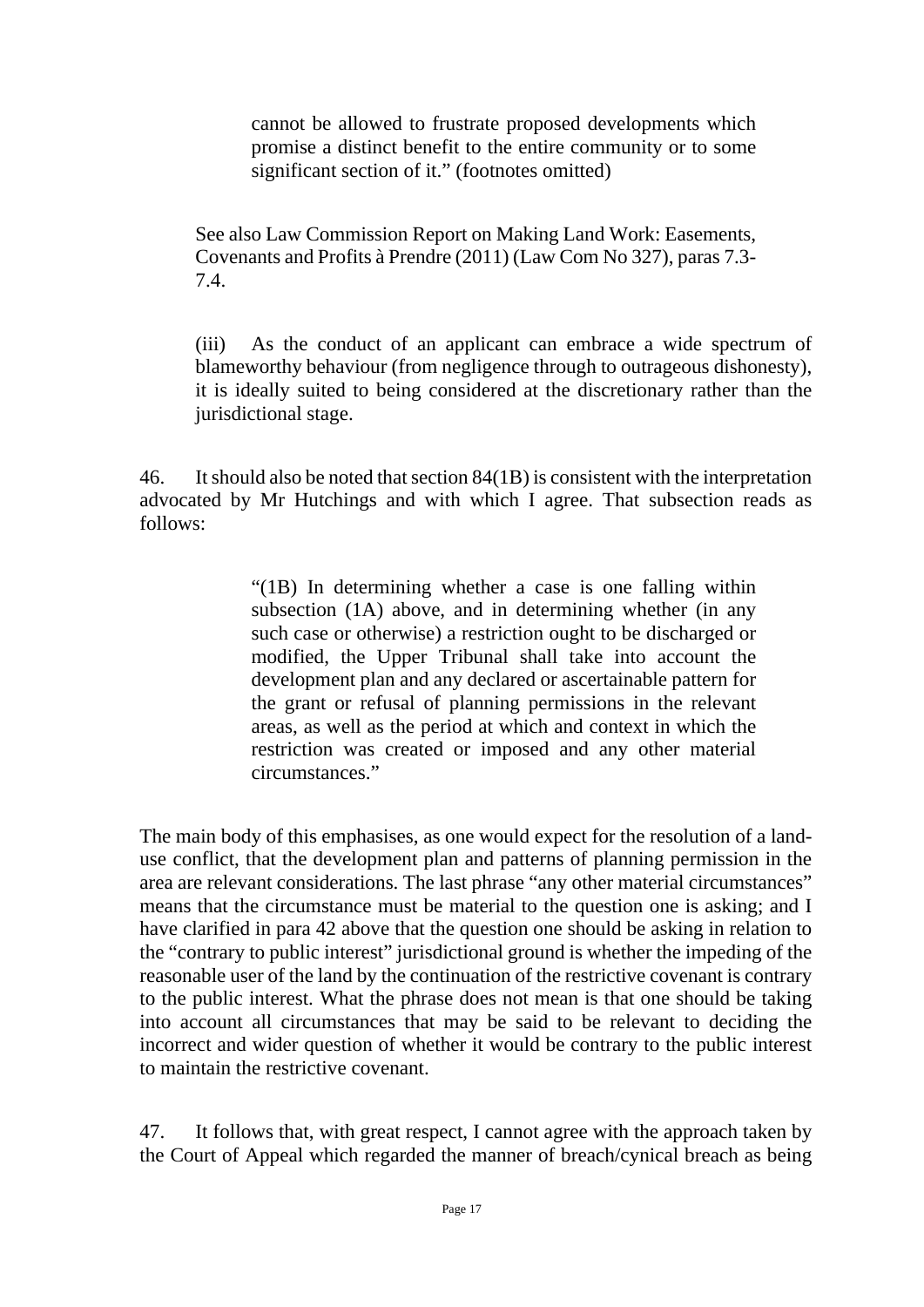of importance at the jurisdictional stage under the "contrary to the public interest" ground. Of course, the Court of Appeal was correct that these considerations are important to the overall decision and must be taken into account at the discretionary stage. But, on the correct interpretation of the Act, they are relevant at the discretionary stage only and not at the jurisdictional stage.

48. As I am respectfully disagreeing with his reasoning (and with Mr Jourdan's submissions on this point), it is appropriate to set out Sales LJ's full discussion of this matter which extended over several paragraphs:

> "56. … There is a public interest in having private contractual and property rights respected in dealings between private persons. Further, if private contractual/property rights under a restrictive covenant are to be overridden in the public interest, the Upper Tribunal should be astute to see that the public interest reasons for discharge or modification of the covenant are clearly made out.

> 57. In my judgment, this means that at the stage of application of the 'contrary to the public interest' test in section  $84(1A)(b)$ the Upper Tribunal should have regard to whether the applicant has made fair use of opportunities available to it to try to negotiate a waiver of a restrictive covenant or, if necessary, to test the public interest arguments in an application made under section 84 in advance of acting in breach of that covenant. … In general, if the applicant has not made fair use of opportunities available to it to test the position in a way which affords proper recognition to the contractual/property rights of the beneficiary of the restrictive covenant, it will not be contrary to the public interest for the restriction (ie the restrictive covenant) to be allowed to continue to impede the applicant's proposed user of the restricted land. The 'contrary to the public interest' test has an important dimension which is concerned with such procedural matters and the process followed by the applicant before making its application under section 84.

> 58. I note in that regard that the then President of the Lands Tribunal, Douglas Frank QC, also took the view (rightly, in my opinion) that the way in which the applicant had behaved in bringing about a state of affairs in which building had taken place on the restricted land was relevant to the question whether the test in section 84(1A)(b) was satisfied, in *In re SJC Construction Co Ltd's Application* (1974) 28 P & CR 200, 205. The case went on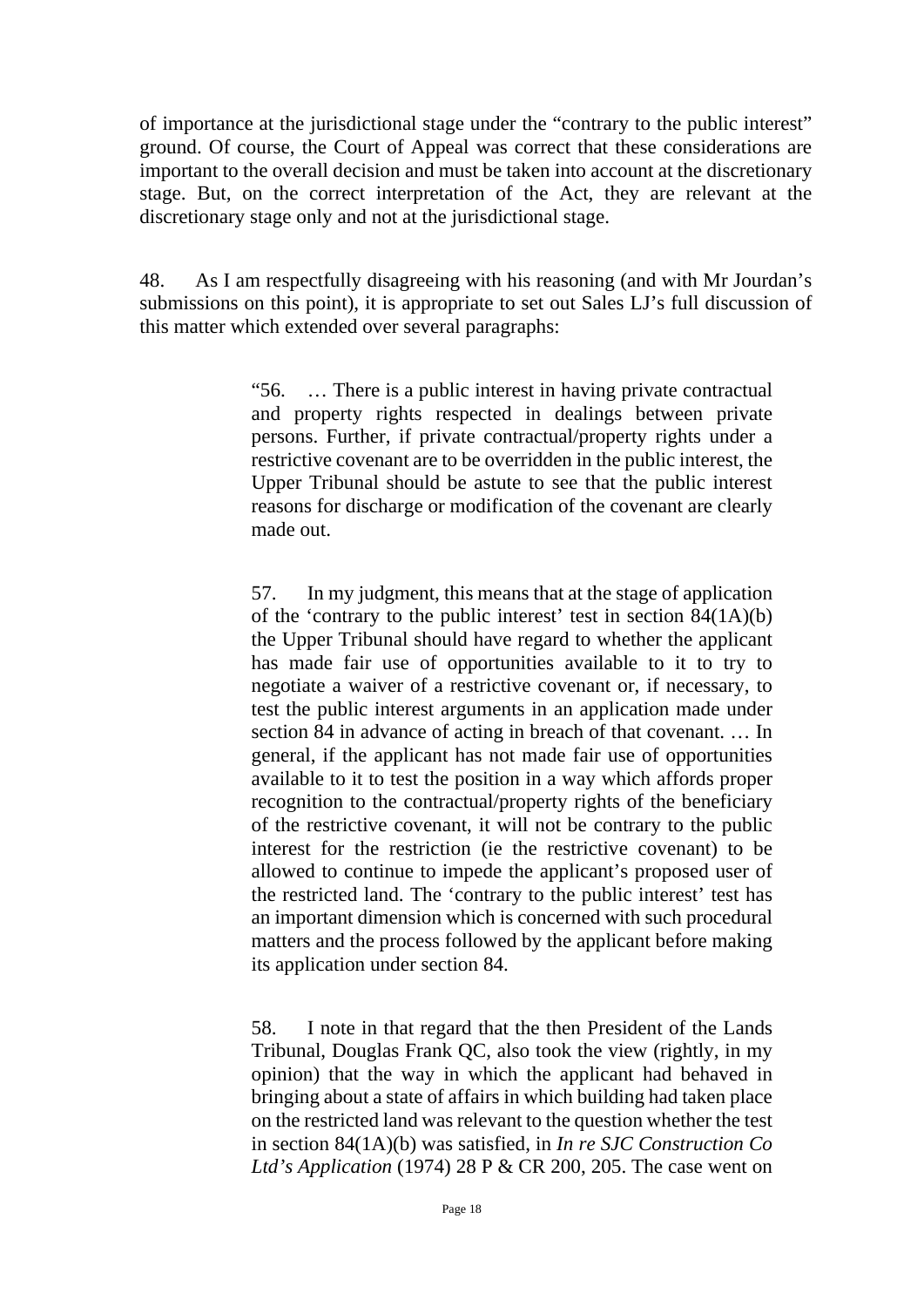appeal on a different point: *SJC Construction Co Ltd v Sutton London Borough Council* (1975) 29 P & CR 322. On the appeal, the Lands Tribunal judgment on the other aspects of section 84, including section 84(1)(b), was noted by Lord Denning MR at pp 324-325 without him suggesting any doubt about the tribunal's reasoning in respect of them.

59. As I have said, enforcement of contractual and property rights is generally in the public interest, so it is relevant when assessing under section 84(1A)(b) whether 'the restriction, in impeding [some reasonable user of land], is contrary to the public interest' to see whether an applicant has behaved appropriately in seeking to respect and give due weight to such rights in the course of its dealings with the holder of such rights, so that the question of the public interest has been tested in an appropriate way. If the property developer has bargained for a waiver of the restrictive covenant and it is found that there is a price acceptable to both parties, it could not be said (at any rate, in ordinary circumstances) to be contrary to the public interest that the covenant should be maintained in place unless and until that price is paid. Similarly, if an application under section 84 is made in advance of any conduct by the developer in breach of the covenant, that will allow the public interest to be tested in the context of due weight being given to upholding the public interest as regards respect for property and contract rights, rather than in a context where the developer has unilaterally and unlawfully violated those rights.

…

61. In my view, in the circumstances of this case, in which Millgate had deliberately circumvented the proper procedures for testing and respecting the Trust's rights under the restrictive covenants, the Upper Tribunal could not properly be 'satisfied' that it was contrary to the public interest for the restrictive covenants to be maintained in place. Millgate has acted in an unlawful and precipitate manner by building in breach of the restrictive covenants. It has acted with its eyes open and completely at its own risk. As a result it is appropriate and in conformity with the public interest that it should bear the risk that it may have wasted its own resources in building the 13 housing units on the application land.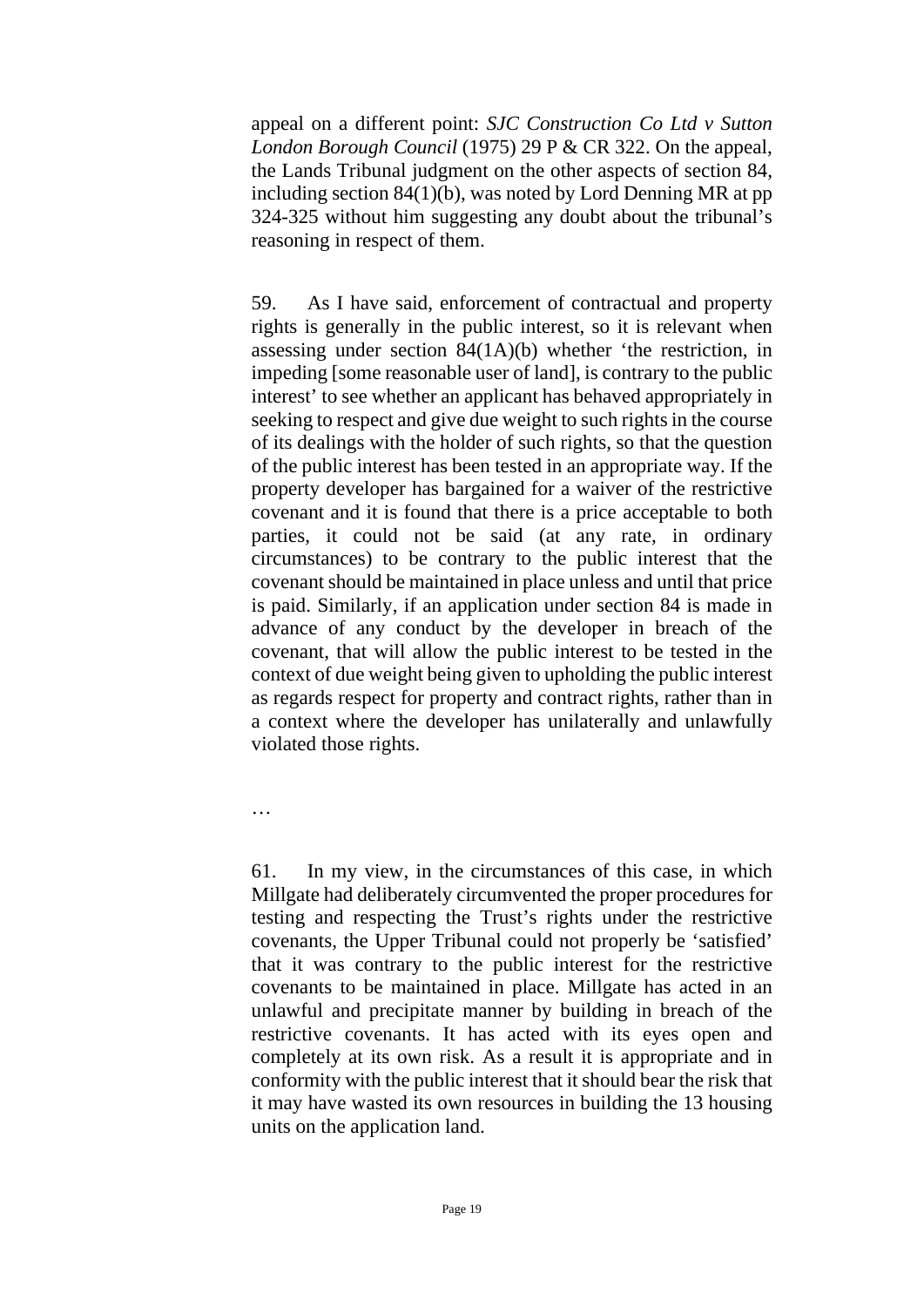64. … in general terms it is in the public interest that contracts should be honoured and not breached and that property rights should be upheld and protected. A property developer which knows of a restrictive covenant which impedes its development of land has a fair opportunity before building either to negotiate a release of the covenant or to make an application under section 84 to see if it can be modified or discharged. That is how the developer ought to proceed. It is contrary to the public interest in ensuring that proper respect is given to contractual or property rights for a property developer to proceed without any good excuse to build in violation of such rights, as contained in an enforceable restrictive covenant, in an attempt to improve its position on a subsequent application under section 84. Put another way, it is contrary to the public interest for the usual protections for a person with the benefit of a restrictive covenant to be circumvented by a developer seeking to obtain an advantage for itself by presenting the tribunal with a fait accompli in terms of having constructed buildings on the affected land without following the proper procedure, and then in effect daring the tribunal to make a ruling which might have the result that those buildings have to be taken down. If the presence on the affected land of a building constructed in breach of the relevant covenant is to be regarded as capable of being relevant to the public interest question under subsection  $(1A)(b)$  - as in principle it is ... - I consider that the issue of *how* that situation arose is also highly relevant to that question.

65. It should be noted that the discussion in relation to these grounds is directed to the issue whether the condition in section  $84(1A)(b)$  has been satisfied, which is a precondition for the Upper Tribunal to have any discretionary power under section 84(1) to discharge or modify a restrictive covenant. That is different in important respects from the distinct issue … of how such a discretionary power should be exercised, once it is found to have arisen. In this case, the Upper Tribunal wrongly postponed consideration of the conduct of Millgate to the discretionary stage (paras 113-121), and at para 117 treated the decision of the Lands Tribunal (Douglas Frank QC, President) in *In re SJC Construction Co Ltd's Application* (1974) 28 P & CR 200 as relevant to that stage, even though in the relevant passage (at p 205) referred to by the Upper Tribunal the President in fact referred to the conduct of the applicant in the context of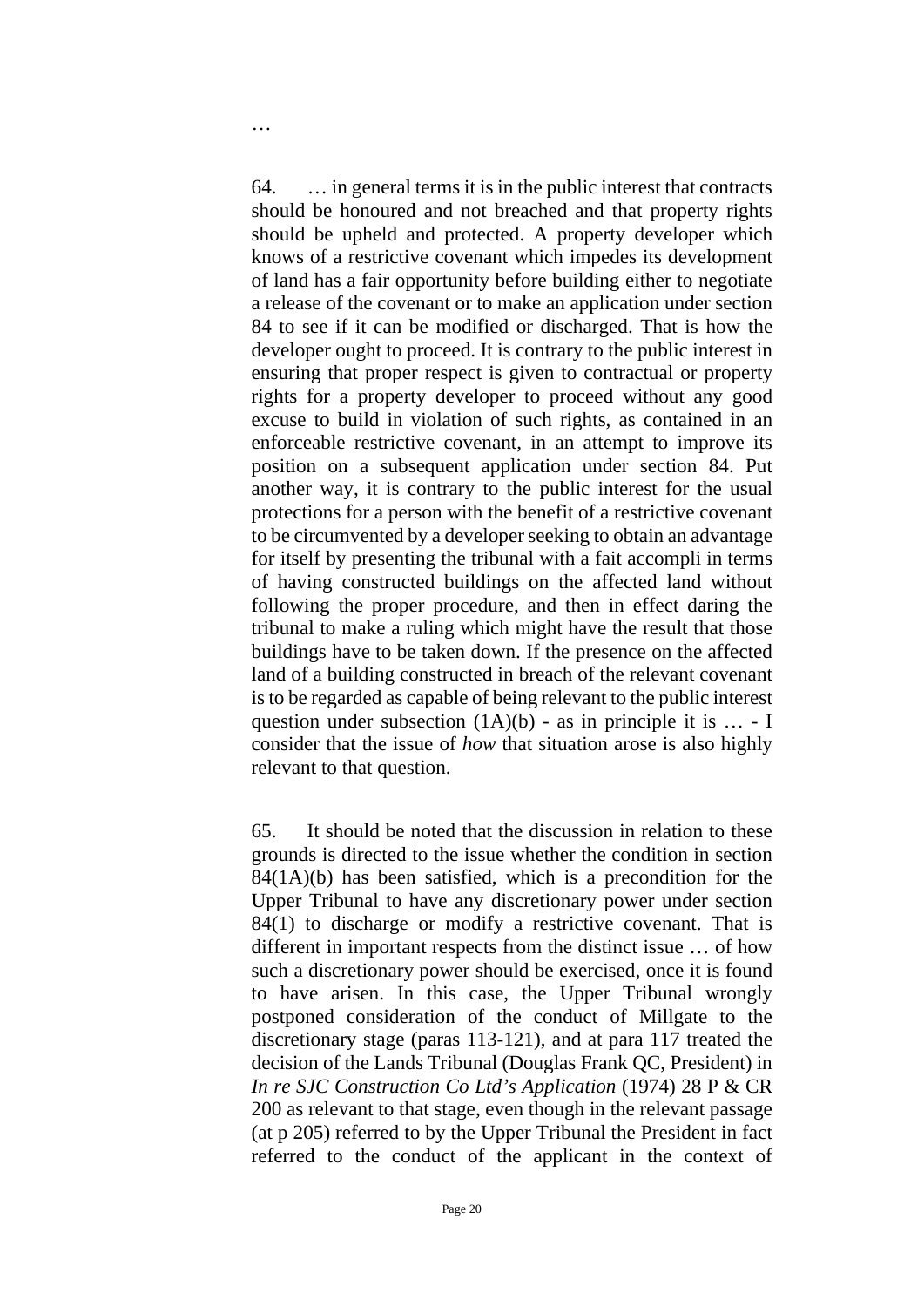addressing the question whether the precondition in section 84(1A)(b) had been satisfied.

66. In my view, it is appropriate to bring into account the rights-based and procedural dimension of the public interest in the interpretation of section 84(1A)(b), as in the *SJC Construction Co* case, in order to secure fuller protection and due respect for the contractual rights with property characteristics which are sought to be overridden on an application under section 84. I do not consider that Parliament intended that section 84 should operate so as to allow those rights to be deliberately ignored by an applicant, with it then being left as a purely discretionary matter for the Upper Tribunal to decide whether to override them."

49. I shall not repeat the reasons set out above why I regard that approach as incorrect. But I would like to make two final points on this issue triggered by Sales LJ's discussion. The first is that, as Mr Hutchings submitted, one can detect in various passages in Sales LJ's judgment (for example, in paras 59 and 61) a diversion into the wider and incorrect question of whether maintaining the restrictive covenant is contrary to the public interest. Secondly, I do not regard it as entirely clear that Douglas Frank QC in *In re SJC Construction Co Ltd's Application* took the applicant's conduct into account at the jurisdictional stage. The difficulty is that that decision made no reference to the two distinct stages of jurisdiction and discretion and, as Mr Hutchings submitted, one can read the relevant passage about the applicant's behaviour as in effect a point in parenthesis that cuts across the five matters that Douglas Frank QC said he was taking into account. In any event, the applicant's conduct in question in that case was acting "in good faith in the sense that they did not intend to force the Council's hand" (at p 205) whereas, as we have seen at para 35 above, in the instant case, the Upper Tribunal was not prepared to accept that Millgate "had acted in good faith and without any intention to force the hand of the beneficiary of the covenant" (para 117).

50. It follows from my reasoning above that, contrary to the decision of the Court of Appeal on the second ground of appeal, the Upper Tribunal did not make an error of law at the jurisdictional stage by ignoring Millgate's cynical breach while regarding as highly relevant the fact that, by the time of the application, 13 housing units had been built.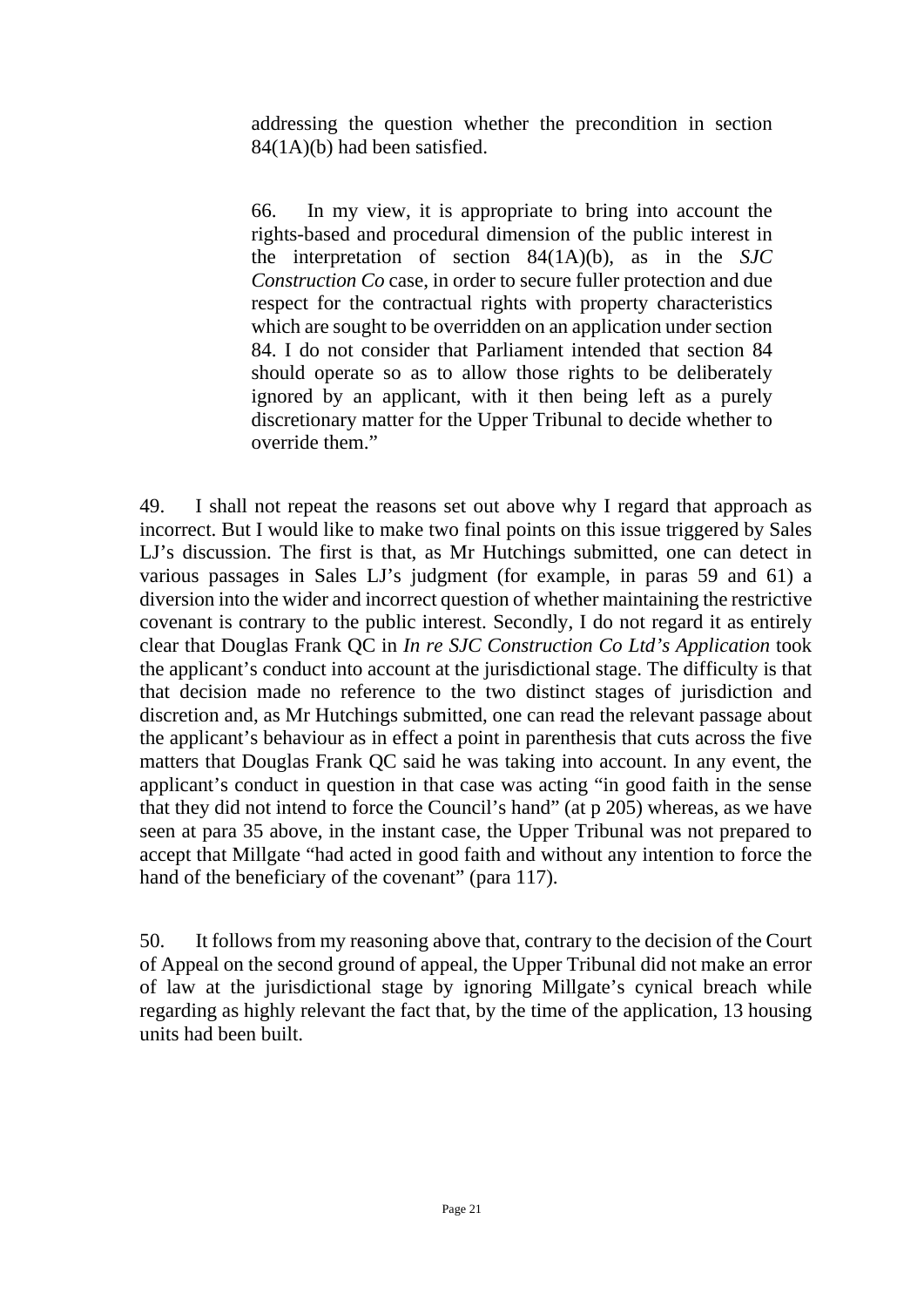#### *(2) Did the Upper Tribunal make an error of law by failing properly to take account of Millgate's cynical conduct in the exercise of its discretion?*

51. It should be stressed at the outset that the issue here is whether the Upper Tribunal made an error of law in the exercise of its discretion. In this case, it would only be appropriate for an appellate court (including this court) to interfere, at the discretionary stage, with the decision of the specialist tribunal charged by Parliament with exercising the discretionary power to decide matters under section 84, if that tribunal has made an error of law. While I may not have reached the same decision when balancing the considerations taken into account by the Upper Tribunal, it is clear that that is not a sufficient reason for this court to intervene with the discretionary decision of the Upper Tribunal. I am acutely conscious of the need to tread very carefully so as to avoid simply substituting my view of how the considerations should be weighed for that of the specialist tribunal.

52. I also accept that the Upper Tribunal in the *Trustees of the Green Masjid* case was correct to say, at para 129, that once a jurisdictional ground has been established, the discretion to refuse the application should be "cautiously exercised".

53. Nevertheless, I agree with the decision of the Court of Appeal that, in relation to the cynical conduct of Millgate, there was indeed an error of law made by the Upper Tribunal in the exercise of its discretion. However, I have some reservations about how the Court of Appeal chose to explain that error of law. Sales LJ said the following:

> "77. On the assumption that the relevant discretion under section 84(1) had arisen, … I consider that the Upper Tribunal fell into error … I reach the view I have notwithstanding the discretionary nature of the exercise which the Upper Tribunal had to conduct at this stage in the analysis and even though the Upper Tribunal correctly referred in this part of its decision to relevant authority and reminded itself at paras 114-115 of factors which pointed against the exercise of discretion in favour of Millgate. In my view, the Upper Tribunal still arrived at a conclusion which was 'wrong' within the meaning of CPR rule  $52.21(3)(a)$  (ex rule  $52.11(3)(a)$ ), in that it failed to attach sufficient weight to the deliberately unlawful and opportunistic conduct of Millgate in the circumstances of this case, which was directed to subverting the proper application of section 84 without good reason.

…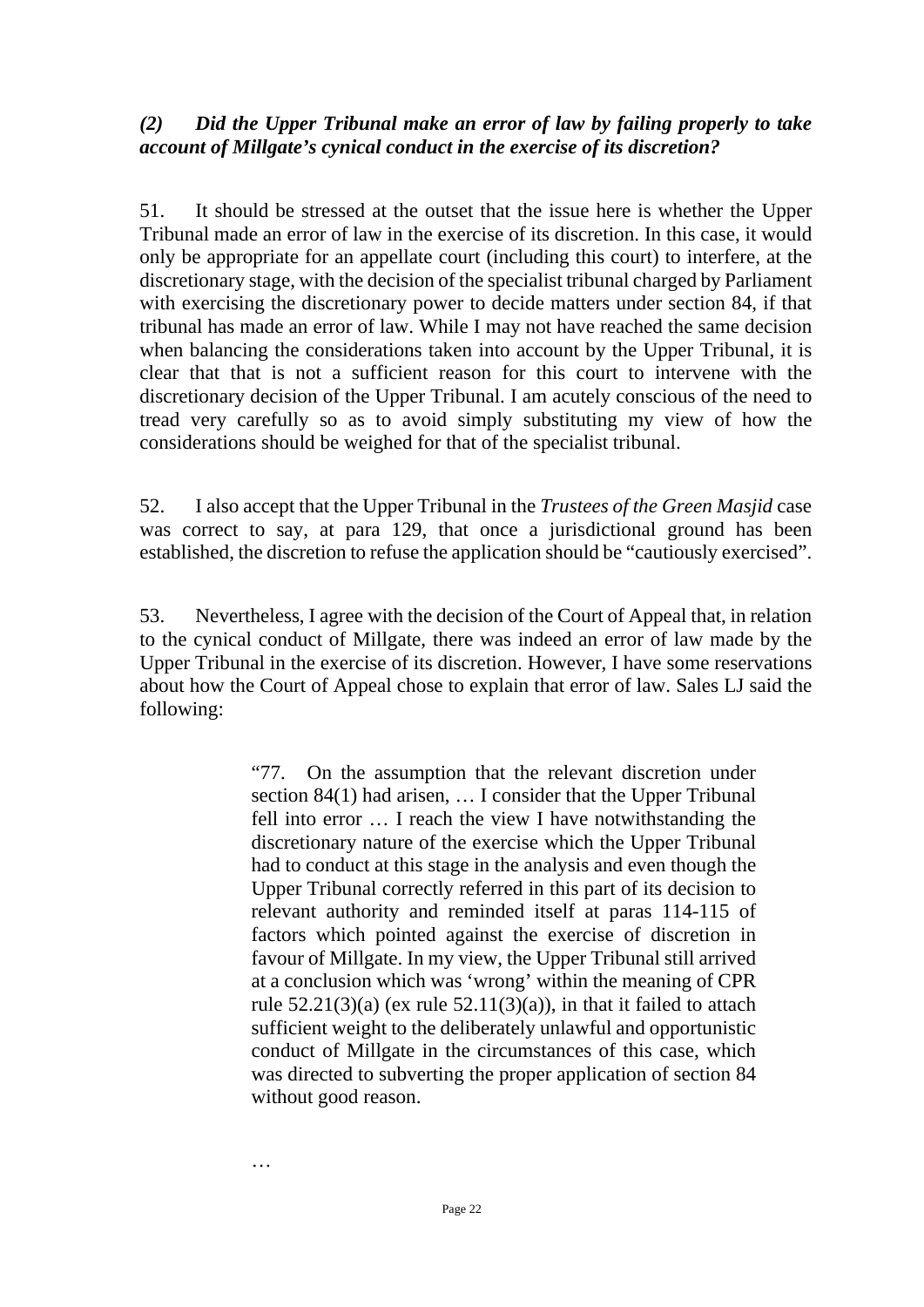82. … Millgate acted in a high-handed manner by proceeding to breach the restrictive covenants without any justification or excuse. Millgate had attempted to steal a march on the Trust and had sought to evade the jurisdiction of the Upper Tribunal at the appropriate stage, by failing to make its section 84 application before building. In my judgment, the appropriate course for the Upper Tribunal in the present case, having regard to the need for due protection of the Trust's rights and to the general public interest in having the section 84 procedure invoked at the proper time and in the proper manner, was to exercise its discretion to refuse Millgate's application. It is highly desirable that there should be consistency and predictability as regards the exercise of discretion under section 84(1), and I consider that those values are best promoted by the exercise of discretion against acceding to Millgate's application in the present case.

…

84. … the application should have been refused in the exercise of discretion by the Upper Tribunal because Millgate had acted without proper regard to the rights of the Trust and with a view to circumventing the proper consideration of the public interest under section 84. Clearly, such an exercise of discretion is called for in part to deter others; and from a certain perspective it might be thought to have a punitive character; but the true reason for the exercise of discretion in this way in the present case is wider than that."

54. It would be inappropriate for an appellate court to interfere with a discretionary decision of a specialist tribunal just because it considers that the tribunal "failed to attach sufficient weight" (see Sales LJ at para 77) to a particular factor. Sales LJ would, of course, be well aware of that. My interpretation of what he was saying, therefore, was that the Upper Tribunal's approach was contrary to principle. And the relevant principle in play here was, as I understand it, that an applicant who has committed a cynical breach of the type committed on these facts should have its application refused. In other words, as a matter of principle, a cynical breach such as that committed in this case outweighs what would otherwise be the public interest in discharging or modifying the restrictive covenant.

55. I am sorely tempted to agree that there is such a principle. However, I have major concerns as to whether, without discretionary qualifications to cater for exceptions, such a principle would be too rigid and would inappropriately fetter the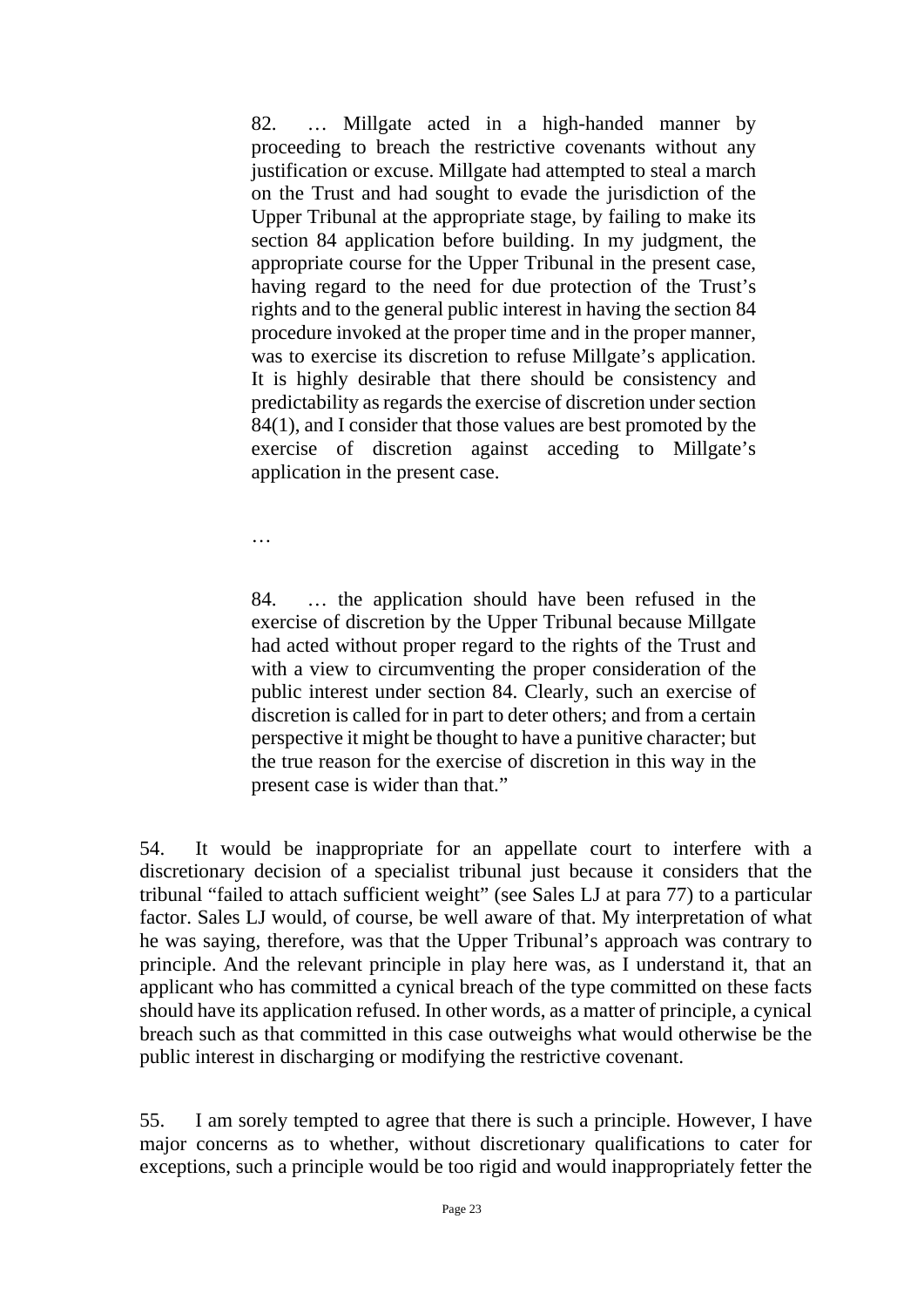Upper Tribunal's discretion. And once one lets in discretionary qualifications to temper such a principle, it is hard to see how the Upper Tribunal in this case could be said to have made an error of law. In deciding that the public interest in allowing the houses to be used outweighed all other considerations, including Millgate's cynical conduct, the Upper Tribunal can be said to have been applying such qualifications to any such principle within the legitimate exercise of its discretion.

56. Certainly it is plain that the Upper Tribunal took into account the cynical nature of the breach by Millgate. This is made clear at paras 116-118 of the judgment which included a careful consideration of whether, for example, the egregious nature of the breach of covenant should lead to a denial of the application so as to punish the wrongdoer. The cynical conduct in this case was compared and contrasted with other cases where, for example, the applicant had acted in good faith without knowledge of the covenant or had already partly completed the buildings before objections were raised. What the Upper Tribunal said at para 118 is particularly important in this context:

> "Ms Windsor emphasised that, unlike the applicants in *Green Masjid*, Millgate had acted with professional advice and suggested that its behaviour was so egregious and unconscionable that relief should be refused. We have taken into account all of the matters of conduct which she relied on in reaching our conclusion."

We were supplied with Ms Windsor's expanded closing submissions (for the objectors) at the Upper Tribunal hearing. Those submissions replaced previous skeleton arguments. Under the heading of "Conduct", they set out over ten paragraphs (paras 41-50) Ms Windsor's submissions regarding Millgate's conduct. The details of the alleged "egregious" and "unconscionable" conduct are particularised at paragraph 46(a)-(k).

57. Nevertheless, like the Court of Appeal, I am satisfied that, even though it took into account Millgate's cynical conduct, something has gone fundamentally wrong with the Upper Tribunal's exercise of discretion on the particular facts of this case such that one can say that there has been an error of law. In my view, the correct way of pinpointing this is to recognise that the Upper Tribunal failed to take into account in the exercise of its discretion two particular factors, concerned with the effect of Millgate's conduct, that should have been taken into account. I shall refer to these factors as the "two omitted factors". Taken separately, and certainly taken together, they make the facts of this case exceptional. Neither was referred to by Ms Windsor in her closing submissions and neither was mentioned in the judgment of the Upper Tribunal. Both relate to the important recognition by the Upper Tribunal (see para 14 above) that, had Millgate initially applied for planning permission to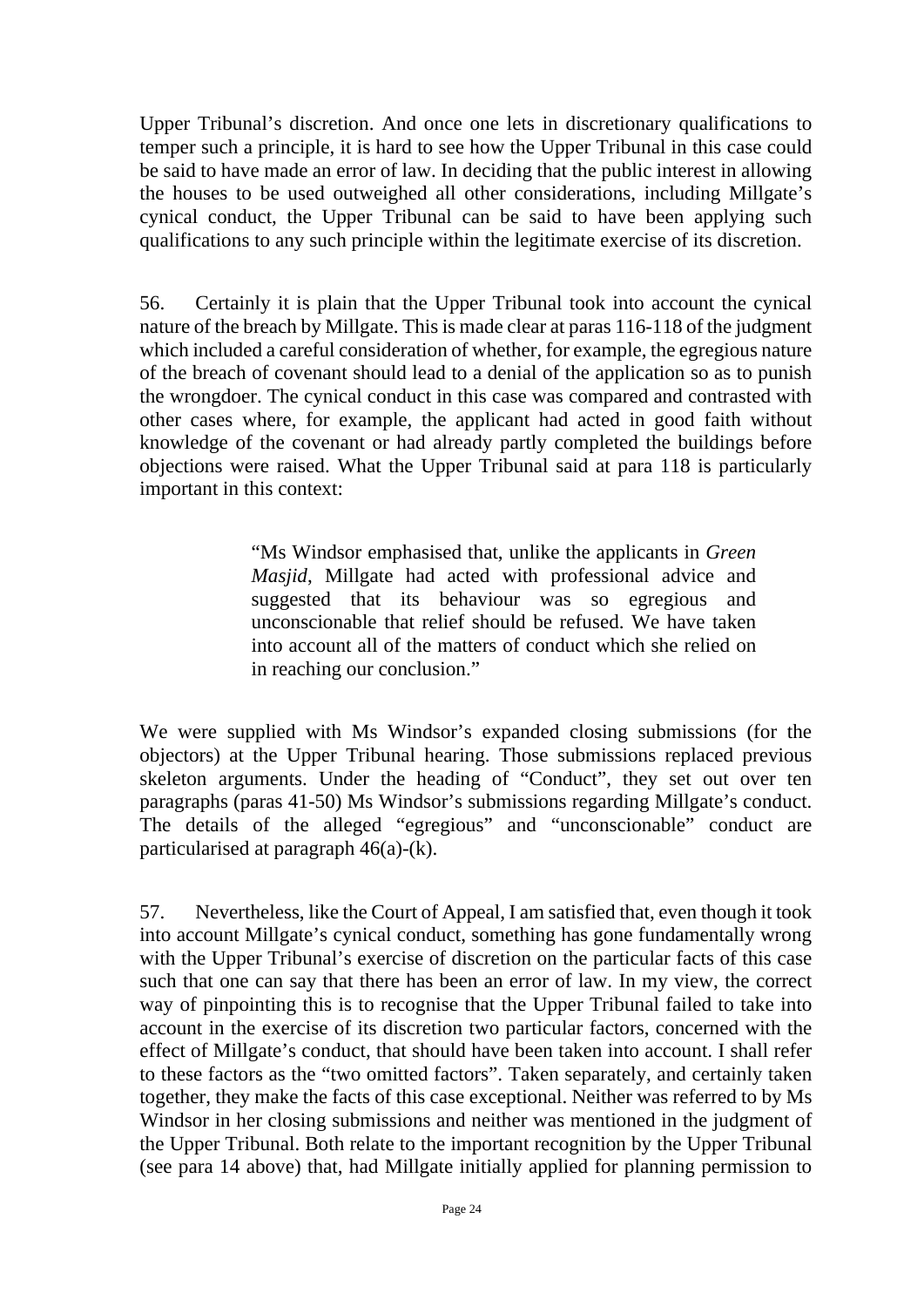build all the required affordable housing on the unencumbered land, the local planning authority indicated that permission would have been granted.

58. The first omitted factor is that, had the developer respected the rights of the Trust by applying for planning permission on the unencumbered land, there would then have been no need to apply to discharge the covenant under section 84 and the hospice would have been left unaffected. Millgate was not just a cynical wrongdoer which had gone ahead with the development in deliberate breach of the covenants and in the face of objections raised. Rather, in addition, and crucially, Millgate, by its cynical breach, put paid to what, on the face of it, would have been a satisfactory outcome for Millgate and, at the same time, would have respected the rights of the Trust (because building on the unencumbered land would not have involved any breach of the restrictive covenant). It is important to deter a cynical breach under section 84 but it is especially important to do so where that cynical conduct has produced a land-use conflict that would reasonably have been avoided altogether by submitting an alternative plan.

59. The second omitted factor is that, had Millgate respected the rights of the Trust by applying under section 84 before starting to build on the application site, it is likely that the developer would not have been able to satisfy the "contrary to public interest" jurisdictional ground under section 84. This is because Millgate would have been met with the objection that planning permission would be granted for affordable housing on the unencumbered land so that the upholding of the restriction would not be contrary to the public interest. It follows that the effect of Millgate's cynical breach of covenant was to alter fundamentally the position in relation to the public interest. As Mr Jourdan expressed it, in a submission with which I agree, "It is not in the public interest that a person who deliberately breaches a restrictive covenant should be able to secure the modification of the covenant in reliance on the state of affairs created by their own deliberate breach". By going ahead without first applying under section 84, Millgate put itself in the position of being able to present to the Upper Tribunal a fait accompli where the provision of affordable housing meant that it could (and did) satisfy the "contrary to public interest" jurisdictional ground. It is important to deter a cynical breach under section 84 but it is especially important to do so where, because the Upper Tribunal will look at the public interest position as at the date of the hearing, that cynical conduct will directly reward the wrongdoer by transforming its prospects of success under the "contrary to public interest" jurisdictional ground.

60. The Upper Tribunal touched on the second of these factors in discussing the "contrary to public interest" jurisdictional ground:

> "106. It is no answer to the current wasteful state of affairs to say, as Ms Windsor did, that Millgate could have built their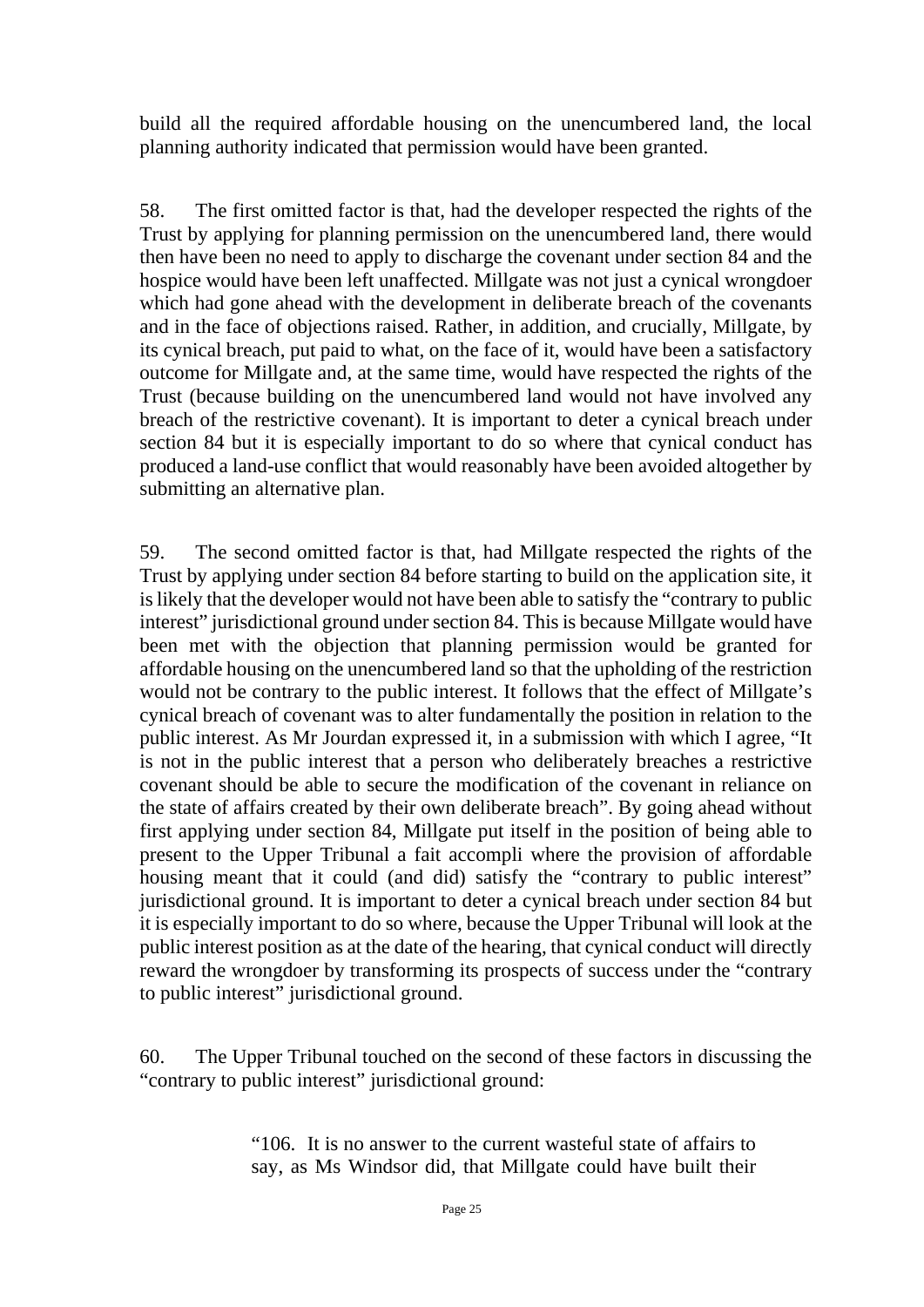allocation of affordable housing on other land, or that it could now buy its way out of the problem by making a payment towards the provision of social housing elsewhere. Whether those would have been sufficient answers to Millgate's case on public interest if we had been dealing with an application before any housing had been built on the site is not a question which arises. The question for the Tribunal is whether in impeding the occupation of the houses which now stand on the application land, and which are otherwise immediately available to meet a pressing social need, the covenants operate in a way which is contrary to the public interest. We are satisfied that they clearly do because it is not in the public interest for these houses to remain empty and the covenants are the only obstacle to them being used."

This makes clear that at the jurisdictional stage the UT was, correctly, looking at matters as they then stood at the date of the hearing and not as they stood prior to the breach of covenant. But at the discretionary stage the importance of that change having been brought about by the developer's cynical breach should have come back into the reasoning and should have been highly relevant. But that step in the reasoning - taking into account, in the exercise of its discretion, the second of the two omitted factors - was simply never taken by the Upper Tribunal.

61. It might perhaps be counter-argued that the second of those two omitted factors was obliquely referred to by the Upper Tribunal at the discretionary stage at para 115:

> "If it was thought to be easier to secure a modification in favour of a completed development than for one which had not yet commenced the contract breaker would have a real incentive to press on even in face of strong objections by the beneficiaries of a covenant. Any developer who thinks in that way should think again or risk [a] rude awakening …"

However, even if the second factor was here being referred to, it clearly cannot have been taken into account in reaching the decision because the decision directly contradicted the reasoning in that paragraph. The decision of the Upper Tribunal precisely would encourage developers to ignore covenants and to press on with a development even in the face of strong objections. If the Upper Tribunal had been taking that factor into account, an explanation for that contradiction would have been required. Mr Jourdan submitted that the Upper Tribunal was paying lip service to the warning it was giving in para 115. I agree. In truth, the Upper Tribunal ignored that factor in reaching its decision.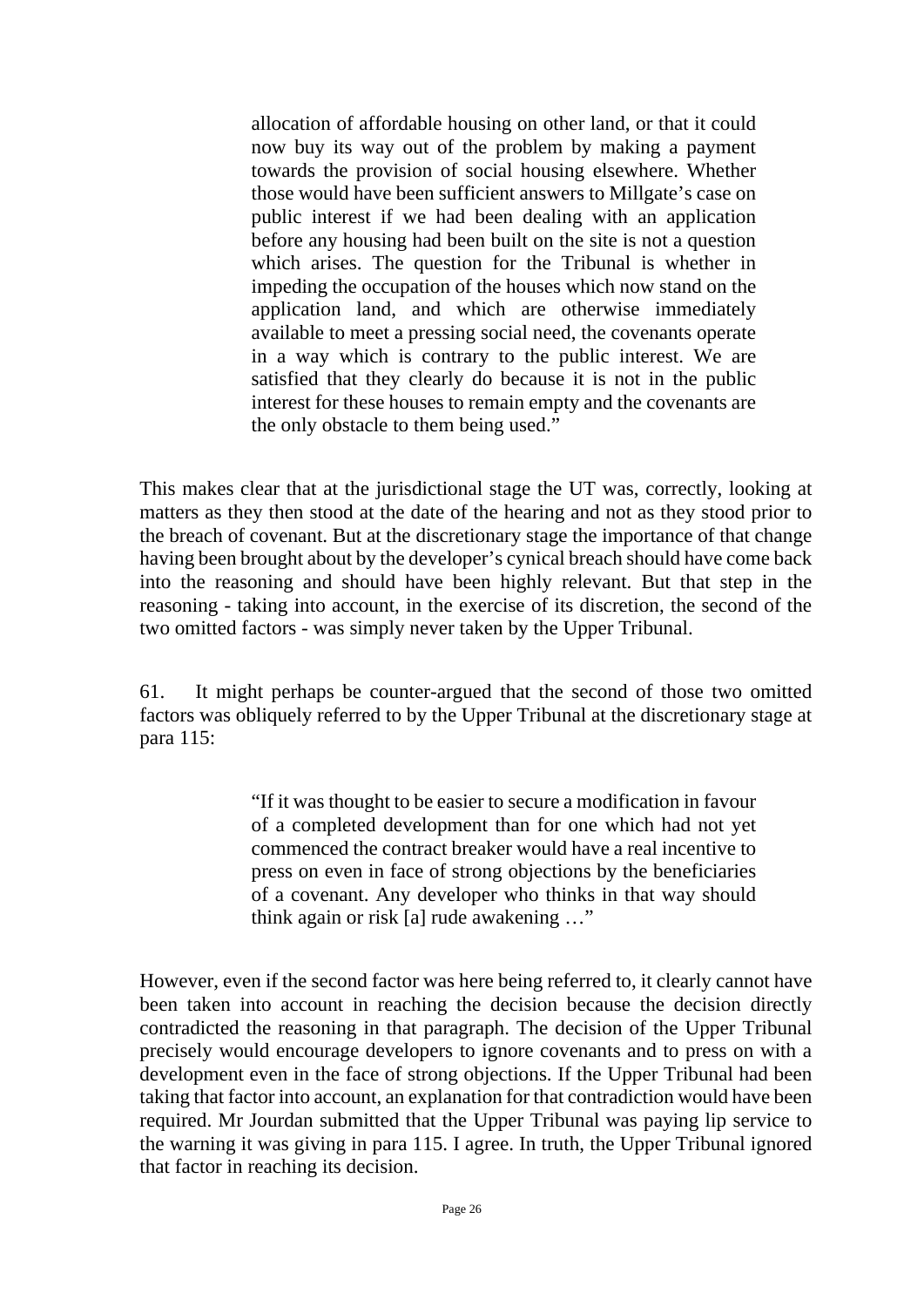62. As I have stressed in para 57, what makes this an exceptional case on the facts is the presence of the two omitted factors. The Upper Tribunal's failure to take either into account in the exercise of its discretion constituted an error of law. Although my precise reasoning is different, I therefore agree with the Court of Appeal that (in relation to the fourth ground of appeal) the Upper Tribunal made an error of law by failing properly to take account of Millgate's cynical conduct in the exercise of its discretion.

63. My decision on that fourth ground of appeal is sufficient for the dismissal of this appeal. But in the light of the full submissions of Mr Hutchings and Mr Jourdan, I shall explain briefly in the next section why I respectfully disagree with the Court of Appeal that the Upper Tribunal made errors of law on the other two issues, which were the first and third grounds of appeal.

#### **6. The other two issues**

# *(1) Applying Lawrence v Fen Tigers Ltd by analogy*

64. The first and successful ground of appeal to the Court of Appeal was that the Upper Tribunal had made an error of law by applying by analogy, in relation to the "contrary to public interest" jurisdictional ground in section 84(1)(aa), what Lord Sumption had said in *Lawrence v Fen Tigers Ltd* [2014] UKSC 13; [2014] AC 822, paras 155 to 161. That was a case concerned with the tort of private nuisance. The Supreme Court (with the leading judgment being given by Lord Neuberger) held that the defendants were committing a private nuisance by noise against the claimants who lived in a bungalow 850 yards away from the defendants' speedway racing stadium. There was no appeal against the grant of a (prohibitory) injunction, should the continuing tort be established. However, the Supreme Court took the opportunity to lay down that, while an injunction should prima facie be ordered where a tort of nuisance is continuing, the strong primacy traditionally afforded to the injunction as a remedy for the tort of nuisance should be modified so that the public interest should always be a relevant consideration in deciding whether to grant an injunction for such a tort. In other words, the courts should be more willing than has traditionally been the case to award damages in lieu of an injunction in this context. Lord Sumption indicated that an even more radical rethink of the relationship between an injunction and damages in relation to the tort of nuisance might in due course be needed. Having earlier said, at para 160, that the traditional primacy afforded to an injunction was "based mainly on the court's objection to sanctioning a wrong by allowing the defendant to pay for the right to go on doing it" and that that seemed "an unduly moralistic approach to disputes", he went on to say the following at para 161: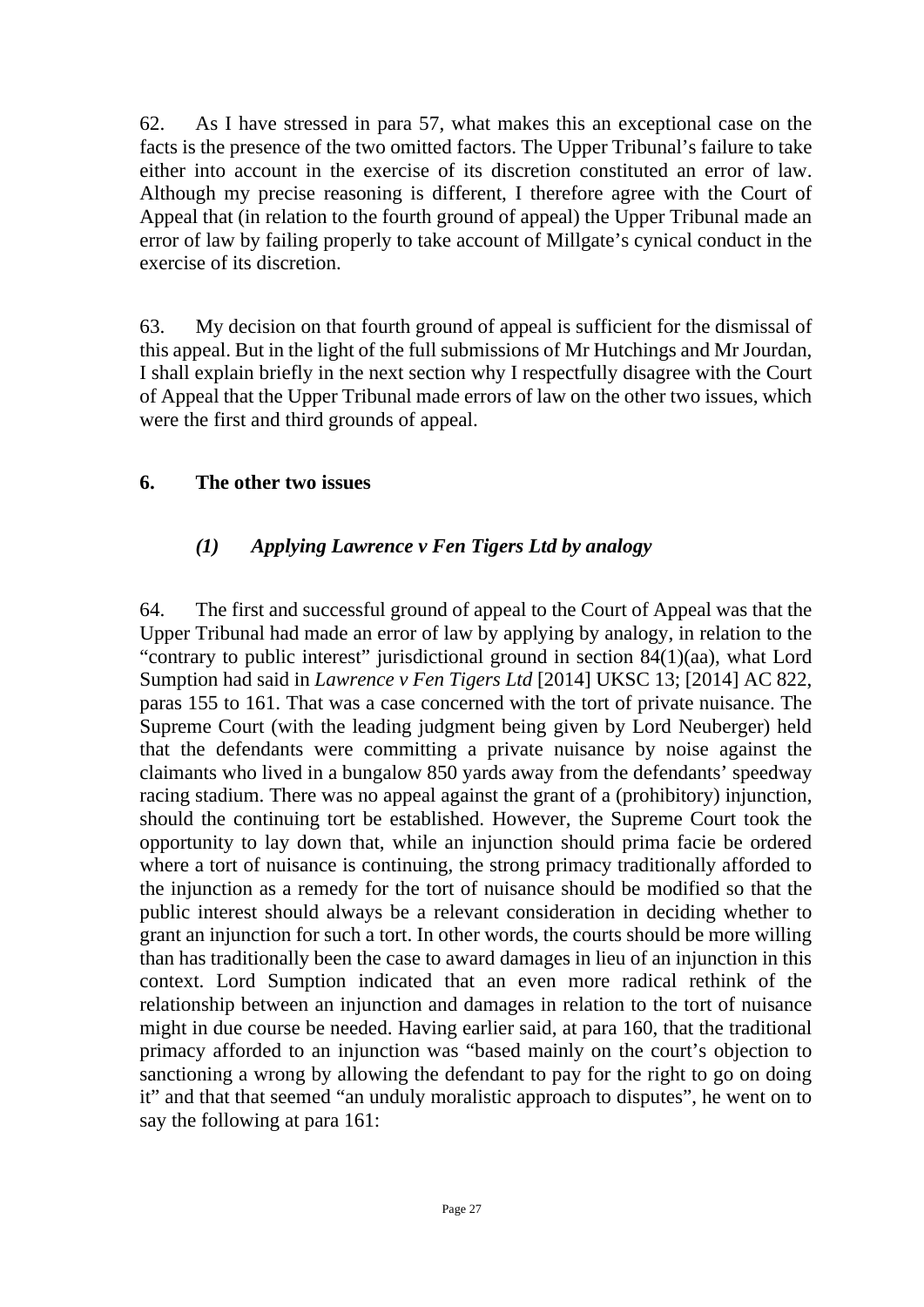"The whole jurisprudence in this area will need one day to be reviewed in this court. There is much to be said for the view that damages are ordinarily an adequate remedy for nuisance and that an injunction should not usually be granted in a case where it is likely that conflicting interests are engaged other than the parties' interests. In particular, it may well be that an injunction should as a matter of principle not be granted in a case where a use of land to which objection is taken requires and has received planning permission. However, at this stage, in the absence of argument on these points, I can do no more than identify them as calling for consideration in a case in which they arise."

65. As regards Lord Sumption's emphasis on planning permission, the Upper Tribunal made clear that the existence of planning permission for the use of the application land for housing was a material consideration under the "contrary to public interest" jurisdictional ground in section 84(1)(aa). It also said this, at para 102:

> "The fact that planning permission has been granted does not mean that private rights can necessarily be overridden, but it does reflect an objective assessment of appropriate land use which fully takes into account the public interest."

Sales LJ, in the Court of Appeal, thought that that was an incorrect statement because one also needed to take into account the cynical conduct of the defendant in assessing the public interest at the jurisdictional stage. I have made clear earlier that I do not agree with Sales LJ's wide interpretation of the "contrary to public interest" jurisdictional ground and I need say no more about that here.

66. But as regards Lord Sumption's wider comments on the relationship between an injunction and damages, with respect I cannot agree with the Court of Appeal that the Upper Tribunal made an error of law by applying that approach by analogy. This is not because I disagree with what Sales LJ said, in characteristically powerfully reasoned paragraphs (paras 51-54), about Lord Sumption's wider views not being endorsed by the other Supreme Court justices and the important difference in context between remedies for the tort of private nuisance and an application under section 84 (although I would be inclined to accept that, at a high level of generality, useful parallels can be drawn). Rather the important point, as submitted by Mr Hutchings, is that the Upper Tribunal clearly did not take into account the wider comments of Lord Sumption. At para 107, the Upper Tribunal said that it was mindful of the traditional approach, and in particular the dictum of Douglas Frank QC in *In re Collins' Application* (1975) 30 P & CR 527, 531, that for an application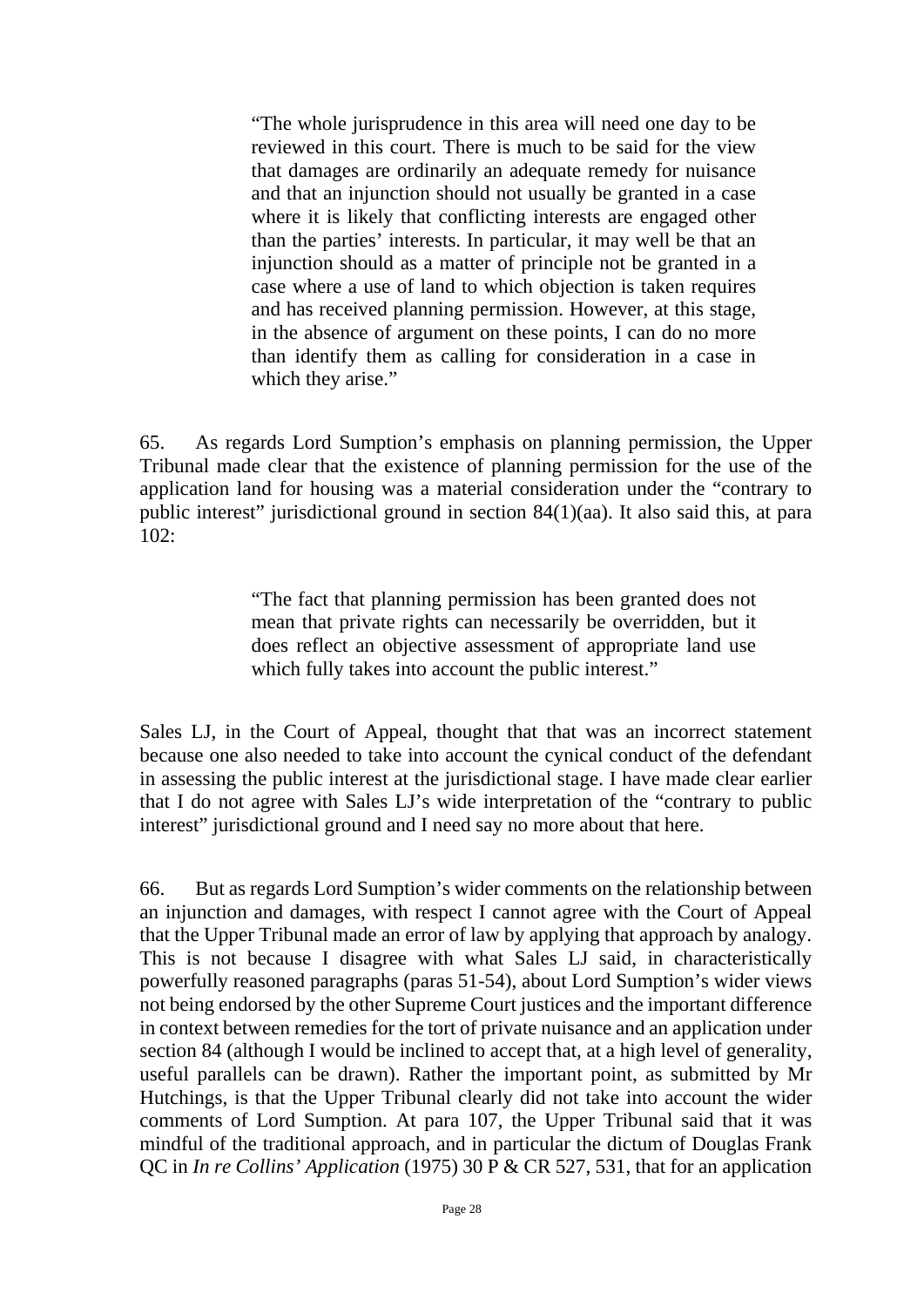to succeed under the "contrary to public interest" jurisdictional ground it had to be shown that that interest is "so important and immediate as to justify the serious interference with private rights and the sanctity of contract." It then said this:

> "Whether that restrictive gloss remains the correct approach may require reconsideration in light of Carnwath LJ's explanation of the policy underlying ground (aa) in *Shephard v Turner* and Lord Sumption's observations on the reconciliation of public and private rights in *Lawrence v Fen Tigers Ltd*, *but it is not necessary to pursue that thought further at this time*. We are satisfied that the public interest in play in this case is sufficiently important and immediate to justify the exercise of the Tribunal's power under section 84(aa) to override the objector's private rights." (Emphasis added)

The emphasised words make clear that the Upper Tribunal was not here applying Lord Sumption's wider comments.

67. There is a subsidiary issue that it is convenient to deal with at this stage. The Court of Appeal thought that the Upper Tribunal had failed to apply section 84(1B) correctly because the planning permission granted did not support the Upper Tribunal's view of the public interest. Section 84(1B) has been set out at paras 31 and 46 above. Putting to one side the Court of Appeal's view on the relevance of Millgate's conduct, which I have already dealt with, the point made by the Court of Appeal was this (at para 68):

> "The development plan placed the application land in the Green Belt, thereby indicating that there was the usual strong presumption *against* its residential development as proposed by Millgate. The Upper Tribunal did not identify any declared or ascertainable pattern for the grant or refusal of planning permissions in the relevant area, let alone one which supported Millgate's arguments regarding the public interest."

68. While the Court of Appeal was correct that the Upper Tribunal did not appear to take into account, as subsection (1B) required it to do, any pattern of planning permissions, the Upper Tribunal did expressly refer to the words in subsection (1B); and, in its description of the facts, it made clear that the planning permission had here been granted, despite the application land being contrary to the development plan and in the Green Belt, because the local authority had decided that there were special circumstances which justified the grant of permission. Moreover, the Upper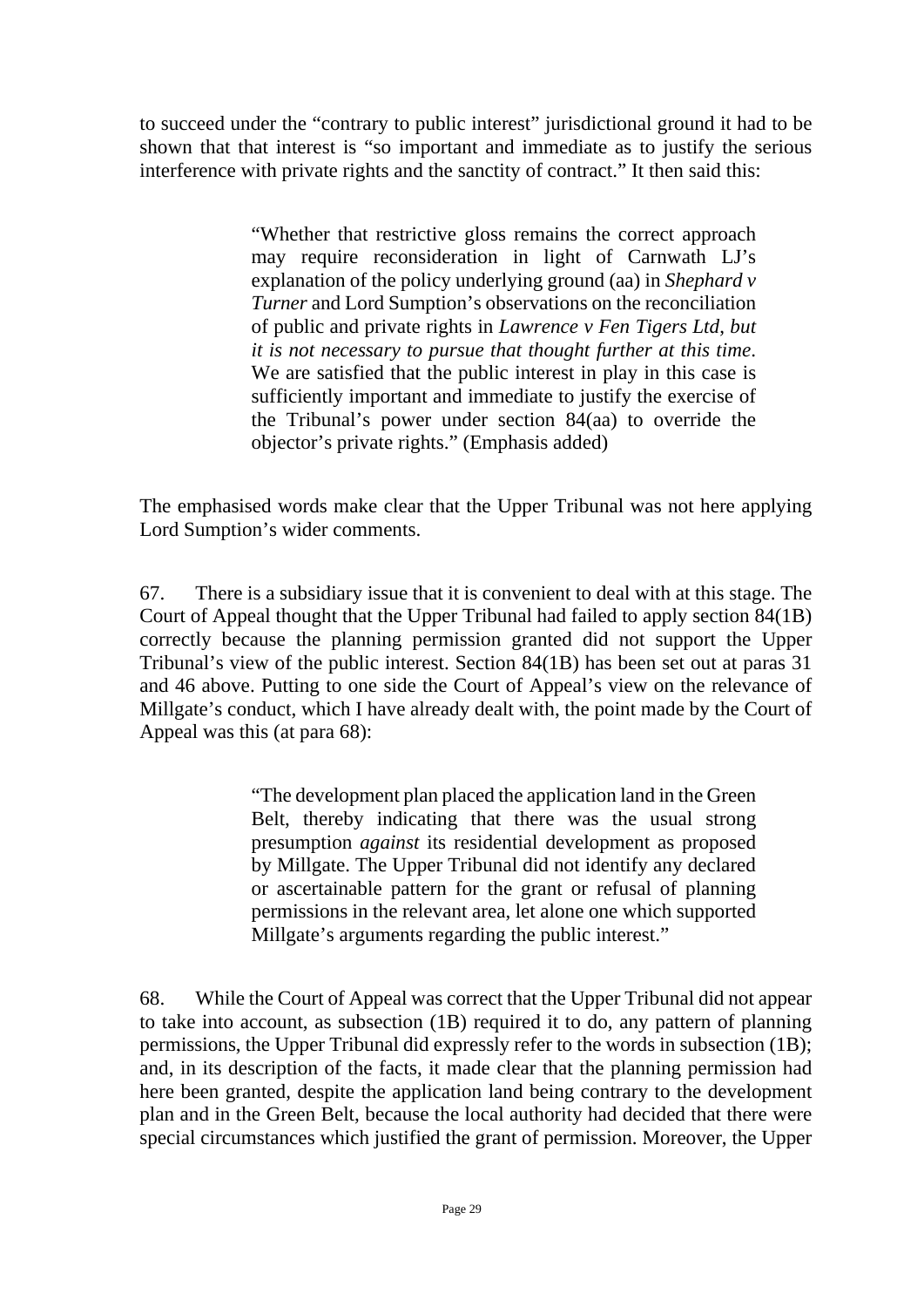Tribunal set out (at para 25 of its description of the facts) what those circumstances were said to be (see para 16 above).

69. In my view, while the Upper Tribunal should have taken into account any pattern of planning permissions, that was not a serious error of law given the planning permission that had actually been granted in this case; and it was certainly not a sufficient error to justify overturning the decision of the Upper Tribunal.

# *(2) Ignoring (including in the exercise of the Upper Tribunal's discretion) Millgate's ability to satisfy its planning obligation by making alternative provision of equivalent affordable housing elsewhere*

70. This was the third and successful ground of appeal to the Court of Appeal. The Upper Tribunal had observed, at para 53, that the effect of the variation of Millgate's section 106 planning obligation by the agreement of 9 February 2016 was that Millgate could secure release from its obligation to the Council to provide the outstanding 13 units of affordable housing on the application land by payment of £1,639,904, "thus allowing [the Council] to provide equivalent affordable housing elsewhere". But although the Upper Tribunal considered the provision of affordable housing as important in deciding on the public interest, at both the jurisdictional and discretionary stages, the Court of Appeal took the view that this precise point was left out of account at both stages and that that constituted an error of law at both stages.

71. I agree with the submission of Mr Hutchings that the Upper Tribunal at para 106 expressly did take account of this precise alternative but regarded it as outweighed by the waste of not using the affordable housing already built, and immediately available, on the application land.

> "106. It is no answer to the current wasteful state of affairs to say, as Ms Windsor did, that Millgate … *could now buy its way out of the problem by making a payment towards the provision of social housing elsewhere*. Whether those would have been sufficient answers to Millgate's case on public interest if we had been dealing with an application before any housing had been built on the site is not a question which arises. The question for the Tribunal is whether in impeding the occupation of the houses which now stand on the application land, and which are otherwise immediately available to meet a pressing social need, the covenants operate in a way which is contrary to the public interest. We are satisfied that they clearly do because it is not in the public interest for these houses to remain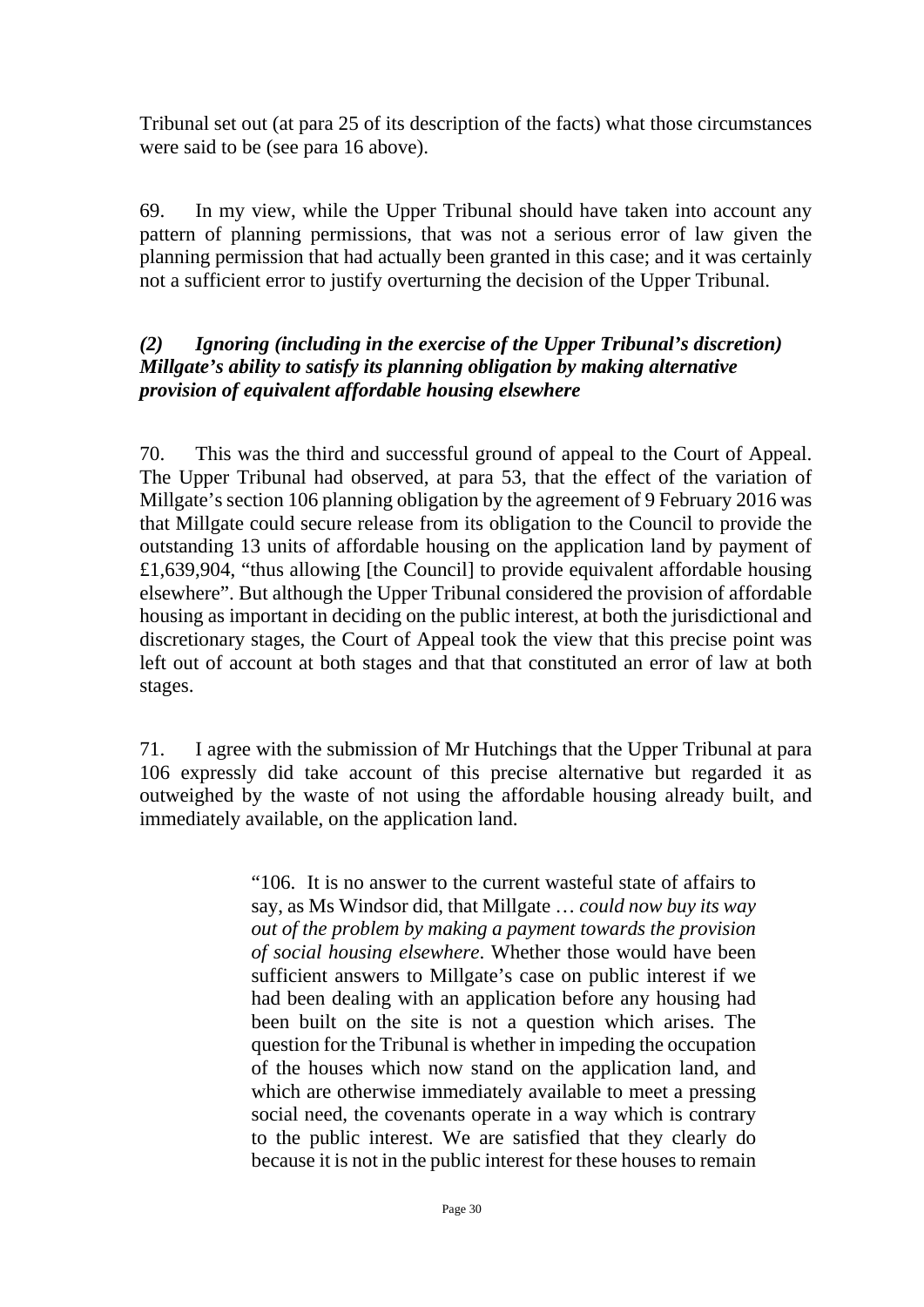empty and the covenants are the only obstacle to them being used." (Emphasis added)

72. This was an analysis at the jurisdictional stage but there is no reason to think that this point was then left out of account at the discretionary stage where the Upper Tribunal, at para 120, referred back to it being in the public interest not to waste resources by these houses remaining empty.

73. In my view, therefore, the Court of Appeal was wrong to have regarded the Upper Tribunal as having made an error of law on this point.

#### **7. Conclusions and re-making the decision**

74. For the reasons I have given:

(i) The Court of Appeal was correct to overturn the decision of the Upper Tribunal for its failure properly to take account of Millgate's cynical breach in the exercise of its discretion (ground four of the grounds of appeal). But my reasoning in relation to that ground differs from the reasoning of the Court of Appeal: I have held that the Upper Tribunal erred in law by failing to take into account, as it should have done, the two relevant factors, concerned with the effect of Millgate's cynical conduct, that I have termed the two omitted factors (see paras 58-59 above).

(ii) The Court of Appeal was incorrect, as a matter of law, in overturning the Upper Tribunal on the other three grounds of appeal. That is, applying *Lawrence v Fen Tigers Ltd* by analogy (ground one); ignoring, at the jurisdictional stage, Millgate's cynical breach while regarding as highly relevant the fact that, by the time of the application, 13 housing units had been built (ground two); and ignoring (including in the exercise of the Upper Tribunal's discretion) Millgate's ability to satisfy its planning obligation by making alternative provision of equivalent affordable housing elsewhere (ground three).

(iii) Overall, because of my conclusion on (i), the appeal should be dismissed.

75. Given the above conclusions, a further question arises. Should this matter be remitted back to the Upper Tribunal to exercise its discretion afresh in the light of this judgment or should this court exercise its power to re-make the decision? The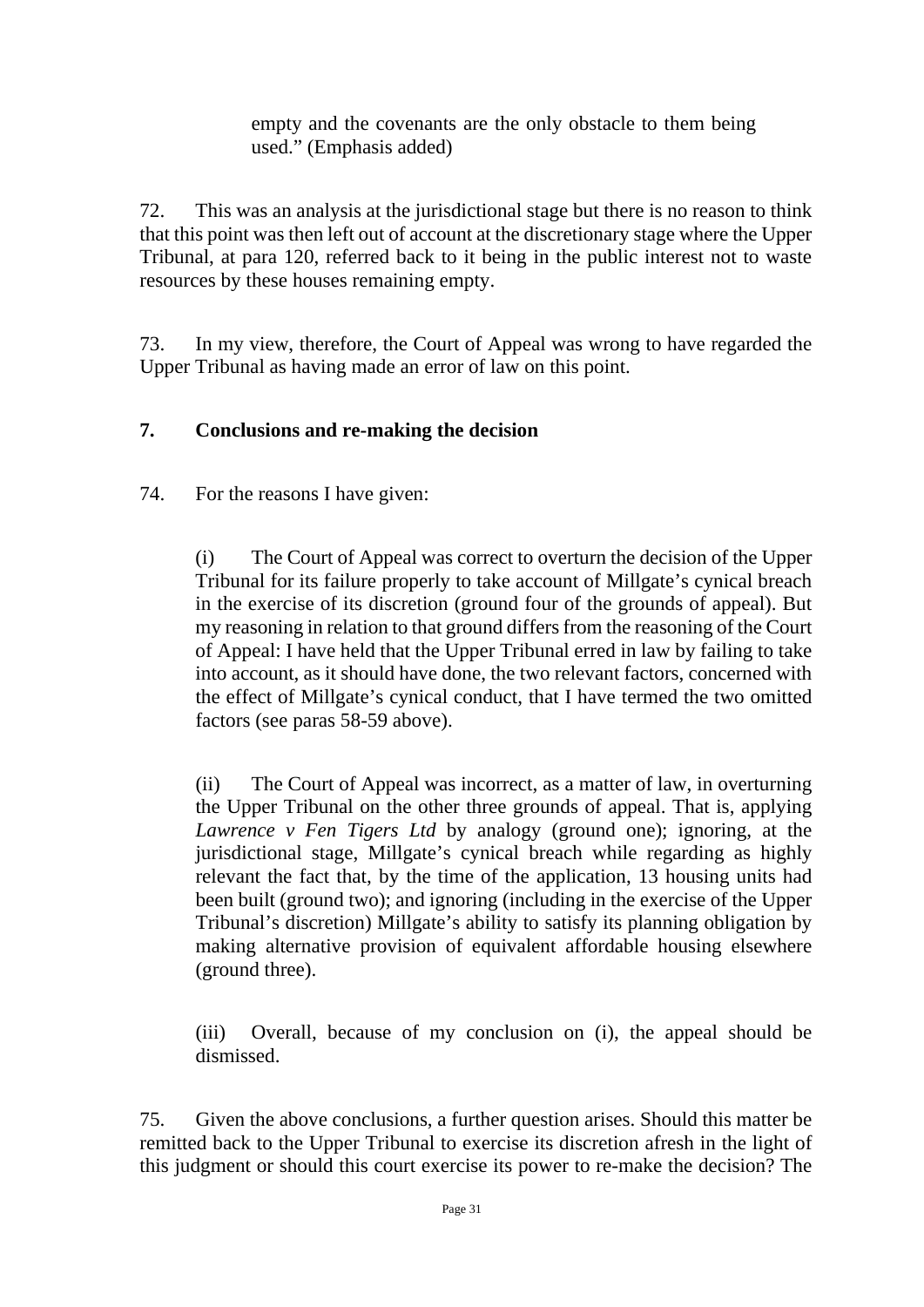power to re-make the decision is conferred by section  $14(2)(b)(ii)$  and (4) of the Tribunals, Courts and Enforcement Act 2007. By this:

> "(1) Subsection (2) applies if the relevant appellate court  $\dots$ finds that the making of the decision concerned involved the making of an error on a point of law.

(2) The relevant appellate court -

(a) may (but need not) set aside the decision of the Upper Tribunal, and

- (b) if it does, must either
	- (i) remit the case to the Upper Tribunal …, or
	- (ii) re-make the decision.

(4) In acting under subsection  $(2)(b)(ii)$ , the relevant appellate court -

> (a) may make any decision which the Upper Tribunal could make if the Upper Tribunal were remaking the decision … and

> (b) may make such findings of fact as it considers appropriate."

76. The Court of Appeal exercised its power to re-make the decision by refusing the application. However, that was in the context of the Court of Appeal having decided that, on three separate grounds, the Upper Tribunal had not had jurisdiction to allow Millgate's section 84 application. My reasoning has been that the Upper Tribunal has made no errors of law going to jurisdiction but did err in law by failing to take two relevant factors (the two omitted factors) into account in exercising its discretion.

77. Nevertheless, I am satisfied that this Court should now re-make the decision. I am especially influenced by the fact that the application under section 84 was